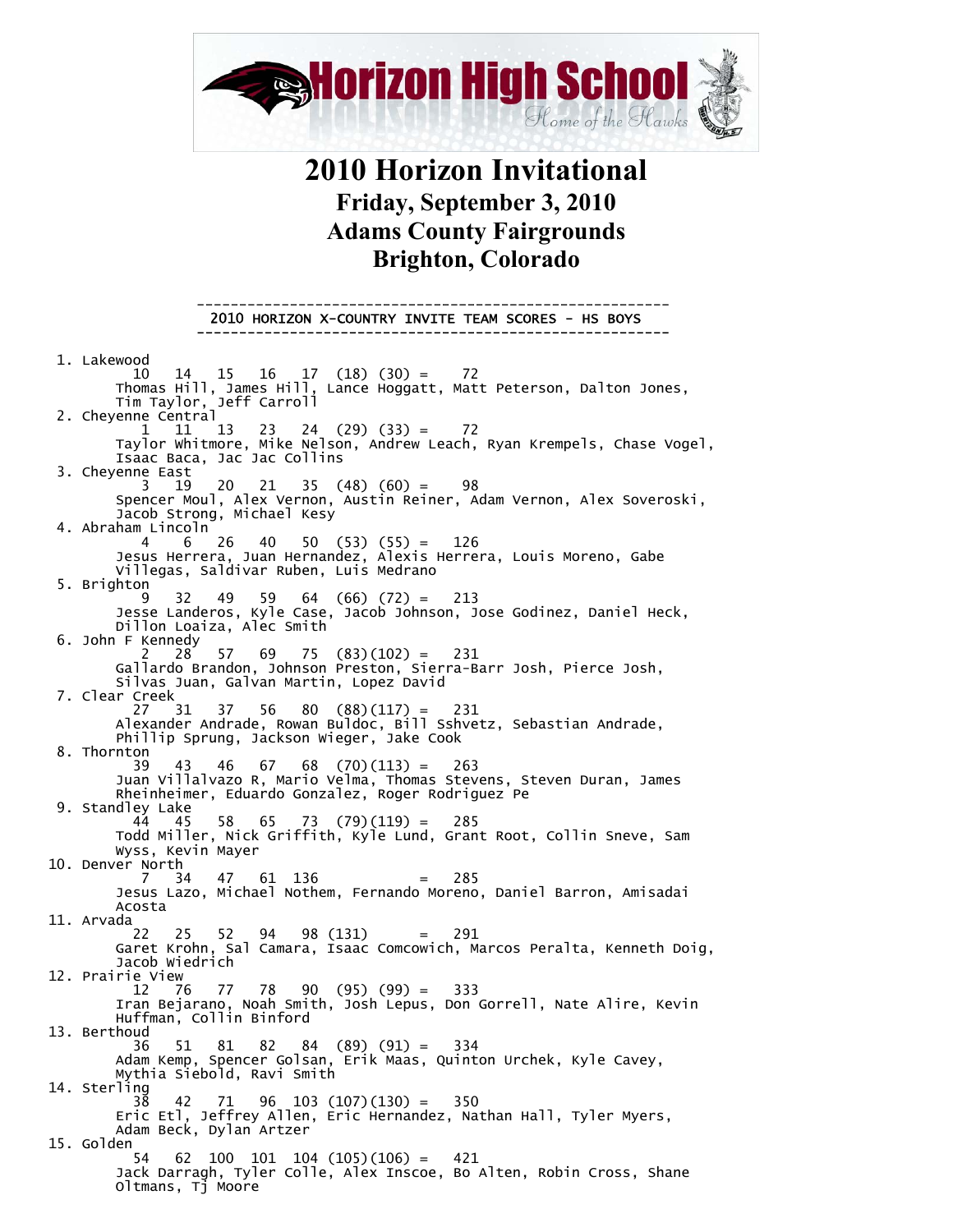16. Hinkley 8 93 108 121 123 (126)(127) = 453 Joaquin Reyna, Raul Amaya, Daniel Howard, Yabstega Dubate, Scott Payton, Alex Langford, Ian Stevenson 17. Horizon 85 92 97 109 122 (124)(125) = 505 Chase Carlson, Noah Sauls, Brandon Sundahl, Justin Spencer, Allen Erdmann, Fabian Cocoa, Ryan Spencer 18. Adams City 41 74 110 140 142 = 507 Robert Sutherland, Irvin Susano, Kyle Mayville, Joe Watts, Ariel Sebastian 19. Thomas Jefferson 5 114 128 132 134 (139)(141) = 513 Rovel Berhe, Keith Hussey, Logan Dodd, John Cushing, David Dhemlow, Kayden Montoya, Taylor Hunter 20. Peak To Peak  $111$  120 129 (133)(135) = 533 Callum Taylor, Ben Onaindia, Nate Reveley, Clayton Shaver, Om Neelay, Addison Hoffman, Harnek Gulati 21. Skyview 63 118 143 144 145 = 613 Emilio Perez, Cody Renke, Bill Schepers, Brandon Baxter, Leon Ott 22. Fort Lupton 112 115 116 137 138 = 618 James Hood, Angel Garza, Colten Hood, Shannon Richardson, Reed Kopfman

### High School Boys Individual Results

| Place TmPl No.                                  |                | Name | Gr School<br>No. Name Grid The Papel of School (1913)<br>1922 Taylor whiteness are sensitive and the state of the state and the state and the state and the state in the state of the state of the state of the state in the state of the sta | Time | Pace         |
|-------------------------------------------------|----------------|------|-----------------------------------------------------------------------------------------------------------------------------------------------------------------------------------------------------------------------------------------------|------|--------------|
| $\mathbf{1}$                                    | $\mathbf{1}$   |      |                                                                                                                                                                                                                                               |      | 5:37         |
| $\overline{c}$                                  | 2              |      |                                                                                                                                                                                                                                               |      | 5:39         |
| $\begin{array}{c} 3 \\ 4 \\ 5 \\ 6 \end{array}$ | 3              |      |                                                                                                                                                                                                                                               |      | 5:42         |
|                                                 | 4              |      |                                                                                                                                                                                                                                               |      | 5:45         |
|                                                 | 5              |      |                                                                                                                                                                                                                                               |      | 5:46         |
|                                                 | $\overline{6}$ |      |                                                                                                                                                                                                                                               |      | 5:47         |
| $\overline{7}$                                  | $\overline{7}$ |      |                                                                                                                                                                                                                                               |      | 5:47         |
| 8                                               | 8              |      |                                                                                                                                                                                                                                               |      | 5:48         |
| 9<br>10                                         | 9<br>10        |      |                                                                                                                                                                                                                                               |      | 5:50<br>5:52 |
| 11                                              | 11             |      |                                                                                                                                                                                                                                               |      | 5:55         |
| 12                                              | 12             |      |                                                                                                                                                                                                                                               |      | 5:56         |
| 13                                              | 13             |      |                                                                                                                                                                                                                                               |      | 5:57         |
| 14                                              | 14             |      |                                                                                                                                                                                                                                               |      | 5:58         |
| 15                                              | 15             |      |                                                                                                                                                                                                                                               |      | 5:58         |
| 16                                              | 16             |      |                                                                                                                                                                                                                                               |      | 5:59         |
| 17                                              | 17             |      |                                                                                                                                                                                                                                               |      | 5:59         |
| 18                                              | 18             |      |                                                                                                                                                                                                                                               |      | 6:00         |
| 19                                              | 19             |      |                                                                                                                                                                                                                                               |      | 6:01         |
| 20                                              | 20             |      |                                                                                                                                                                                                                                               |      | 6:01         |
| 21                                              | 21             |      |                                                                                                                                                                                                                                               |      | 6:01         |
| 22                                              | 22             |      |                                                                                                                                                                                                                                               |      | 6:01         |
| 23                                              | 23             |      |                                                                                                                                                                                                                                               |      | 6:03         |
| 24                                              | 24             |      |                                                                                                                                                                                                                                               |      | 6:04         |
| 25                                              | 25             |      |                                                                                                                                                                                                                                               |      | 6:05         |
| 26                                              | 26             |      |                                                                                                                                                                                                                                               |      | 6:05         |
| 27                                              | 27             |      |                                                                                                                                                                                                                                               |      | 6:06         |
| 28                                              | 28             |      |                                                                                                                                                                                                                                               |      | 6:07         |
| 29                                              | 29             |      |                                                                                                                                                                                                                                               |      | 6:08         |
| 30                                              | 30             |      |                                                                                                                                                                                                                                               |      | 6:09         |
| 31                                              | 31             |      |                                                                                                                                                                                                                                               |      | 6:09         |
| 32                                              | 32             |      |                                                                                                                                                                                                                                               |      | 6:09         |
| 33                                              | 33             |      |                                                                                                                                                                                                                                               |      | 6:10         |
| 34                                              | 34             |      |                                                                                                                                                                                                                                               |      | 6:10         |
| 35                                              | 35             |      |                                                                                                                                                                                                                                               |      | 6:10         |
| 36                                              | 36             |      |                                                                                                                                                                                                                                               |      | 6:10         |
| 37                                              | 37             |      |                                                                                                                                                                                                                                               |      | 6:11         |
| 38                                              | 38             |      |                                                                                                                                                                                                                                               |      | 6:11         |
| 39                                              |                |      |                                                                                                                                                                                                                                               |      | 6:11         |
| 40                                              |                |      |                                                                                                                                                                                                                                               |      | 6:11         |
| 41                                              | 39             |      |                                                                                                                                                                                                                                               |      | 6:11         |
| 42                                              | 40             |      |                                                                                                                                                                                                                                               |      | 6:12         |
| 43                                              | 41             |      |                                                                                                                                                                                                                                               |      | 6:12         |
| 44                                              | 42             |      |                                                                                                                                                                                                                                               |      | 6:13         |
| 45                                              | 43<br>44       |      |                                                                                                                                                                                                                                               |      | 6:13         |
| 46<br>47                                        | 45             |      |                                                                                                                                                                                                                                               |      | 6:14<br>6:15 |
| 48                                              | 46             |      |                                                                                                                                                                                                                                               |      | 6:15         |
| 49                                              | 47             |      |                                                                                                                                                                                                                                               |      | 6:16         |
|                                                 |                |      |                                                                                                                                                                                                                                               |      |              |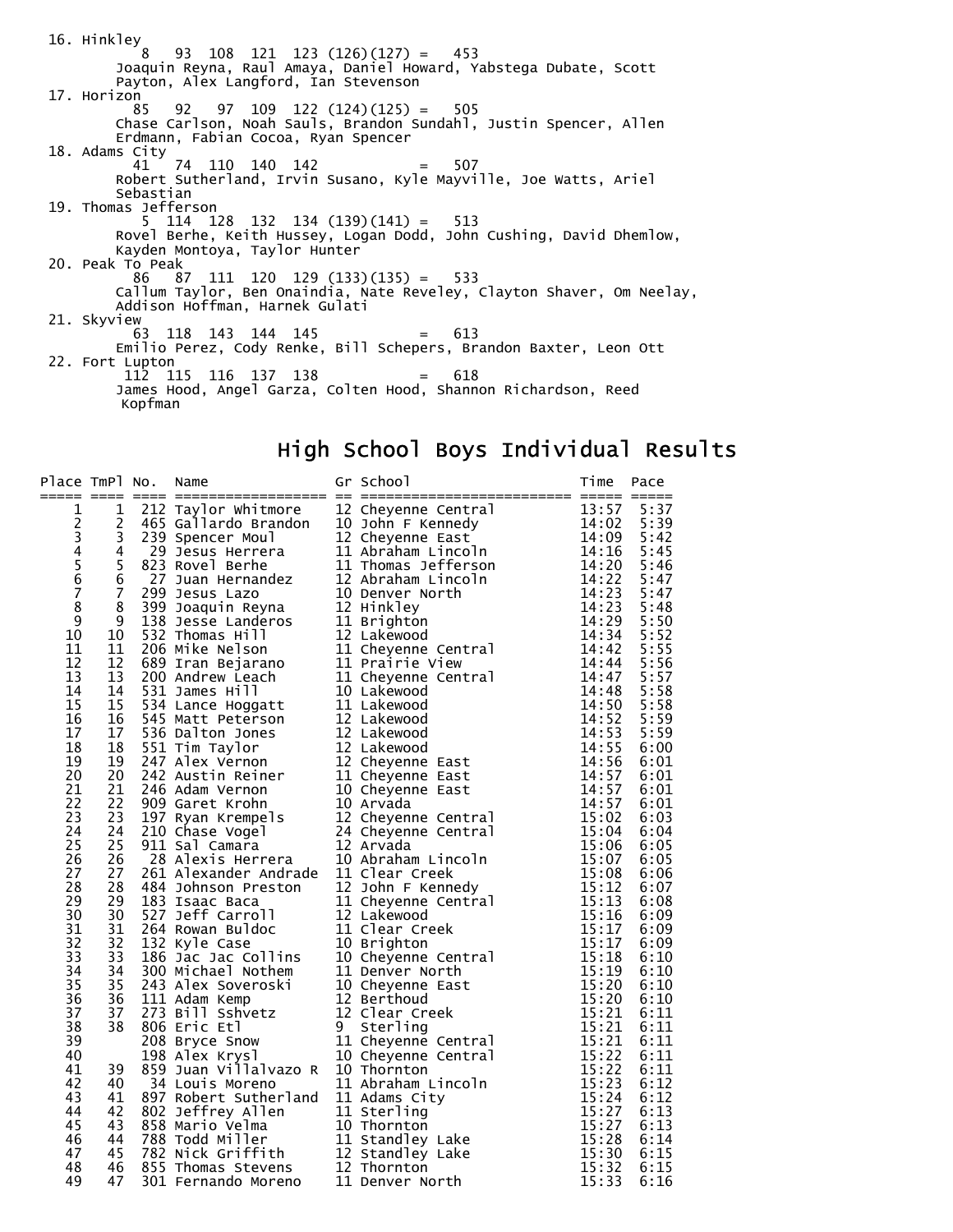| 50         | 48             | 244              | Jacob Strong                          | 9                                                        |
|------------|----------------|------------------|---------------------------------------|----------------------------------------------------------|
| 51         | 49             | 137              | Jacob Johnson                         |                                                          |
| 52<br>53   | 50             | 191<br>40        | Kyle Foster<br>Gabe Villegas          | $\frac{1}{1}$<br>$\frac{1}{1}$                           |
| 54<br>55   | 51<br>52<br>53 | 110<br>910<br>36 | Spencer Golsan<br>Isaac Comcowich     | $\overline{1}$<br>$\overline{1}$<br>$\overline{1}$<br>1( |
| 56<br>57   | 54             | 335              | Saldivar Ruben<br>Jack Darragh        | 9                                                        |
| 58         | 55             | 31               | Luis Medrano                          | $\frac{1}{1}$<br>$\frac{1}{10}$                          |
| 59         | 56             | 262              | Sebastian Andrade                     |                                                          |
| 60<br>61   | 57             | 5                | 477 Sierra-Barr Josh<br>Briana Barela | 1(                                                       |
| 62         | 58             | 786              | Kyle Lund                             | 1(                                                       |
| 63         |                | 189              | Jay Egan-Wright                       | 1:                                                       |
| 64<br>65   | 59             | 135<br>547       | Jose Godinez<br>Derek Sanchez         | $\frac{9}{1}$                                            |
| 66         | 60             | 237              | Michael Kesy                          | 1(                                                       |
| 67         | 61             | 298              | Daniel Barron                         | 1(                                                       |
| 68         | 62             | 333              | Tyler Colle                           | $\mathbf{1}$                                             |
| 69         | 63             | 704              | Emilio Perez                          | 1:                                                       |
| 70         | 64             | 136              | Daniel Heck                           | $1$ :                                                    |
| 71         | 65             | 878              | Grant Root                            |                                                          |
| 72<br>73   | 66             | 190              | Alex Forseth                          |                                                          |
| 74         | 67             |                  | 140 Dillon Loaiza<br>842 Steven Duran | $11111$<br>$111$<br>$11$                                 |
| 75<br>76   | 68             | 848<br>251       | James Rheinheimer<br>Jerad Yohn       |                                                          |
| 77         | 69             | 476              | Pierce Josh                           | 1(                                                       |
| 78         | 70             |                  | 843 Eduardo Gonzalez                  | $1$ :                                                    |
| 79<br>80   | 71             | 550              | 808 Eric Hernandez<br>Jackson Snyder  | 9<br>1(                                                  |
| 81         | 72             | 147              | Alec Smith                            | $\mathbf{1}$                                             |
| 82         |                | 544              | Sebastian O'Dell                      | 1(                                                       |
| 83<br>84   |                | 193<br>139       | Sponge Gonzalas<br>Jordan Landeros    | $\overline{1}$<br>$\overline{1}$<br>$\overline{1}$       |
| 85         | 73             | 791              | Collin Sneve                          | 1(                                                       |
| 86         | 74             | 896              | Irvin Susano                          |                                                          |
| 87         | 75             | 479              | Silvas Juan                           | $\frac{1}{1}$                                            |
| 88         | 76             | 698              | Noah Smith                            | 1(                                                       |
| 89<br>90   | 77             | 695              | Josh Lepus                            | $\overline{1}$<br>$\overline{1}$                         |
| 91         |                | 35<br>240        | Stefan Moreno<br>Sete Odtiambo        | $1$ :                                                    |
| 92<br>93   | 78             | 145              | Jordan Padilla<br>693 Don Gorrell     | 9<br>$\overline{1}$                                      |
| 94<br>95   | 79<br>80       | 793              | Sam Wyss<br>272 Phillip Sprung        | $\frac{1}{1}$<br>$\frac{1}{1}$                           |
| 96<br>97   | 81<br>82       |                  | 113 Erik Maas<br>119 Quinton Urchek   | 1(                                                       |
| 98         | 83             | 482              | Galvan Martin                         | 1(                                                       |
| 99         | 84             |                  | 107 Kyle Cavey                        | 9                                                        |
| 100        | 85             | 409              | Chase Carlson                         | 9                                                        |
| 101        |                | 33               | Justin Moody                          | 1.                                                       |
| 102        | 86             | 619              | Callum Taylor                         | 1(                                                       |
| 103        | 87             | 614              | Ben Onaindia                          | $\mathbf{1}$                                             |
| 104        | 88             | 275              | Jackson Wieger                        | $\mathbf{1}$                                             |
| 105        |                | 25               | Raymond Esquibel                      | $\mathbf{1}$                                             |
| 106        | 89             | 116              | Mythia Siebold                        | 1(                                                       |
| 107        |                | 195              | Mark Johnson                          | 1:                                                       |
| 108        | 90             | 688              | Alire                                 | 1(                                                       |
|            | 91             | 117              | Nate                                  | $\mathbf{1}$                                             |
| 109<br>110 | 92             | 420              | Ravi Smith<br>Noah Sauls              | 1(                                                       |
| 111        | 93             | 389              | Raul Amaya                            | $\mathbf{1}$                                             |
| 112        |                | 248              | Jd Wagner                             | $\frac{1}{1}$                                            |
| 113<br>114 |                | 542<br>114       | Graham Matheson<br>Daniel Raak        | 9                                                        |
| 115        | 94             | 912              | Marcos Peralta                        | $\overline{1}$ :                                         |
| 116        |                | 231              | Josh Drake                            | 1(                                                       |
| 117        | 95             | 694              | Kevin Huffman                         | $\mathbf{1}$                                             |
| 118        |                | 233              | Tom Freeman                           | 1:                                                       |
| 119        | 96             | 807              | Nathan Hall                           | 1 <sub>0</sub>                                           |
| 120        | 97             | 426              | Brandon Sundahl                       | 9                                                        |
| 121        |                | 204              | Noah Milmont                          | 1(                                                       |
| 122        |                | 185              | Kaden Christianson                    | 9                                                        |
| 123        | 98             | 546              | Payton Rohwer                         | 9                                                        |
| 124        |                | 913              | Kenneth Doig                          | 1                                                        |
| 125        | 99             | 690              | Collin Binford                        | 1:                                                       |
| 126        | 100            | 338              | Alex Inscoe                           | $\mathbf{1}$                                             |
| 127        |                | 229              | Pete Bergene                          | 1                                                        |
| 128        | 101            | 326              | Bo Alten                              | 1(                                                       |
| 129        | 102            | 469              | Lopez David                           | $\frac{9}{1}$                                            |
| 130<br>131 | 103            | 810<br>115       | Tyler Myers<br>Ben Sevy               | 9                                                        |
| 132        |                | 470              | Aguirre Deon                          | 1(                                                       |

| 50         | 48       |                 |                                                                                                                                                                                                                                                                                                                                     |  |
|------------|----------|-----------------|-------------------------------------------------------------------------------------------------------------------------------------------------------------------------------------------------------------------------------------------------------------------------------------------------------------------------------------|--|
| 51         | 49       |                 |                                                                                                                                                                                                                                                                                                                                     |  |
| 52         |          |                 |                                                                                                                                                                                                                                                                                                                                     |  |
| 53         | 50       |                 |                                                                                                                                                                                                                                                                                                                                     |  |
| 54         | 51       |                 | 244 Jacob Strong (1914)<br>112 Jacob Johnson (1916)<br>113 Jacob Johnson (1916)<br>113 Krighten (1813)<br>113 Jacob Johnson (118 Cheyenne Central 15:38 6:18<br>110 Gabe Villegas (12 Cheyenne Central 15:38 6:18<br>110 Species (1818)<br>                                                                                         |  |
| 55         | 52       |                 |                                                                                                                                                                                                                                                                                                                                     |  |
| 56         | 53<br>54 |                 |                                                                                                                                                                                                                                                                                                                                     |  |
| 57<br>58   | 55       |                 |                                                                                                                                                                                                                                                                                                                                     |  |
| 59         | 56       |                 |                                                                                                                                                                                                                                                                                                                                     |  |
| 60         | 57       |                 |                                                                                                                                                                                                                                                                                                                                     |  |
| 61         |          |                 |                                                                                                                                                                                                                                                                                                                                     |  |
| 62         | 58       |                 |                                                                                                                                                                                                                                                                                                                                     |  |
| 63         |          |                 |                                                                                                                                                                                                                                                                                                                                     |  |
| 64         | 59       |                 |                                                                                                                                                                                                                                                                                                                                     |  |
| 65         |          |                 |                                                                                                                                                                                                                                                                                                                                     |  |
| 66         | 60       |                 |                                                                                                                                                                                                                                                                                                                                     |  |
| 67         | 61       |                 |                                                                                                                                                                                                                                                                                                                                     |  |
| 68<br>69   | 62<br>63 |                 |                                                                                                                                                                                                                                                                                                                                     |  |
| 70         | 64       |                 |                                                                                                                                                                                                                                                                                                                                     |  |
| 71         | 65       |                 |                                                                                                                                                                                                                                                                                                                                     |  |
| 72         |          |                 |                                                                                                                                                                                                                                                                                                                                     |  |
| 73         | 66       |                 |                                                                                                                                                                                                                                                                                                                                     |  |
| 74         | 67       |                 |                                                                                                                                                                                                                                                                                                                                     |  |
| 75         | 68       |                 |                                                                                                                                                                                                                                                                                                                                     |  |
| 76         |          |                 |                                                                                                                                                                                                                                                                                                                                     |  |
| 77         | 69       |                 |                                                                                                                                                                                                                                                                                                                                     |  |
| 78<br>79   | 70<br>71 |                 |                                                                                                                                                                                                                                                                                                                                     |  |
| 80         |          |                 |                                                                                                                                                                                                                                                                                                                                     |  |
| 81         | 72       |                 |                                                                                                                                                                                                                                                                                                                                     |  |
| 82         |          |                 |                                                                                                                                                                                                                                                                                                                                     |  |
| 83         |          |                 |                                                                                                                                                                                                                                                                                                                                     |  |
| 84         |          |                 |                                                                                                                                                                                                                                                                                                                                     |  |
| 85         | 73       |                 |                                                                                                                                                                                                                                                                                                                                     |  |
| 86         | 74       |                 |                                                                                                                                                                                                                                                                                                                                     |  |
| 87         | 75       |                 |                                                                                                                                                                                                                                                                                                                                     |  |
| 88<br>89   | 76<br>77 |                 |                                                                                                                                                                                                                                                                                                                                     |  |
| 90         |          |                 |                                                                                                                                                                                                                                                                                                                                     |  |
| 91         |          |                 |                                                                                                                                                                                                                                                                                                                                     |  |
| 92         |          |                 |                                                                                                                                                                                                                                                                                                                                     |  |
| 93         | 78       |                 |                                                                                                                                                                                                                                                                                                                                     |  |
| 94         |          | 79 793 Sam Wyss |                                                                                                                                                                                                                                                                                                                                     |  |
| 95         | 80       |                 |                                                                                                                                                                                                                                                                                                                                     |  |
| 96         | 81       |                 |                                                                                                                                                                                                                                                                                                                                     |  |
| 97         | 82       |                 |                                                                                                                                                                                                                                                                                                                                     |  |
| 98         | 83       |                 |                                                                                                                                                                                                                                                                                                                                     |  |
| 99<br>100  |          |                 |                                                                                                                                                                                                                                                                                                                                     |  |
| 101        |          |                 |                                                                                                                                                                                                                                                                                                                                     |  |
| 102        |          |                 |                                                                                                                                                                                                                                                                                                                                     |  |
| 103        |          |                 |                                                                                                                                                                                                                                                                                                                                     |  |
| 104        |          |                 |                                                                                                                                                                                                                                                                                                                                     |  |
| 105        |          |                 |                                                                                                                                                                                                                                                                                                                                     |  |
| 106        |          |                 |                                                                                                                                                                                                                                                                                                                                     |  |
| 107        |          |                 |                                                                                                                                                                                                                                                                                                                                     |  |
| 108<br>109 |          |                 |                                                                                                                                                                                                                                                                                                                                     |  |
| 110        |          |                 |                                                                                                                                                                                                                                                                                                                                     |  |
| 111        |          |                 |                                                                                                                                                                                                                                                                                                                                     |  |
| 112        |          |                 |                                                                                                                                                                                                                                                                                                                                     |  |
| 113        |          |                 |                                                                                                                                                                                                                                                                                                                                     |  |
| 114        |          |                 |                                                                                                                                                                                                                                                                                                                                     |  |
| 115        |          |                 |                                                                                                                                                                                                                                                                                                                                     |  |
| 116        |          |                 |                                                                                                                                                                                                                                                                                                                                     |  |
| 117<br>118 |          |                 |                                                                                                                                                                                                                                                                                                                                     |  |
| 119        |          |                 |                                                                                                                                                                                                                                                                                                                                     |  |
| 120        |          |                 |                                                                                                                                                                                                                                                                                                                                     |  |
| 121        |          |                 |                                                                                                                                                                                                                                                                                                                                     |  |
| 122        |          |                 |                                                                                                                                                                                                                                                                                                                                     |  |
| 123        |          |                 |                                                                                                                                                                                                                                                                                                                                     |  |
| 124        |          |                 |                                                                                                                                                                                                                                                                                                                                     |  |
| 125        |          |                 |                                                                                                                                                                                                                                                                                                                                     |  |
| 126        |          |                 |                                                                                                                                                                                                                                                                                                                                     |  |
| 127<br>128 |          |                 |                                                                                                                                                                                                                                                                                                                                     |  |
| 129        |          |                 |                                                                                                                                                                                                                                                                                                                                     |  |
| 130        |          |                 |                                                                                                                                                                                                                                                                                                                                     |  |
| 131        |          |                 |                                                                                                                                                                                                                                                                                                                                     |  |
| 132        |          |                 | $\frac{16}{16}$<br>$\frac{23}{16}$<br>$\frac{23}{16}$<br>$\frac{23}{16}$<br>$\frac{23}{16}$<br>$\frac{23}{16}$<br>$\frac{23}{16}$<br>$\frac{23}{16}$<br>$\frac{23}{16}$<br>$\frac{23}{16}$<br>$\frac{23}{16}$<br>$\frac{23}{16}$<br>$\frac{23}{16}$<br>$\frac{23}{16}$<br>$\frac{23}{16}$<br>$\frac{23}{16}$<br>$\frac{23}{16}$<br> |  |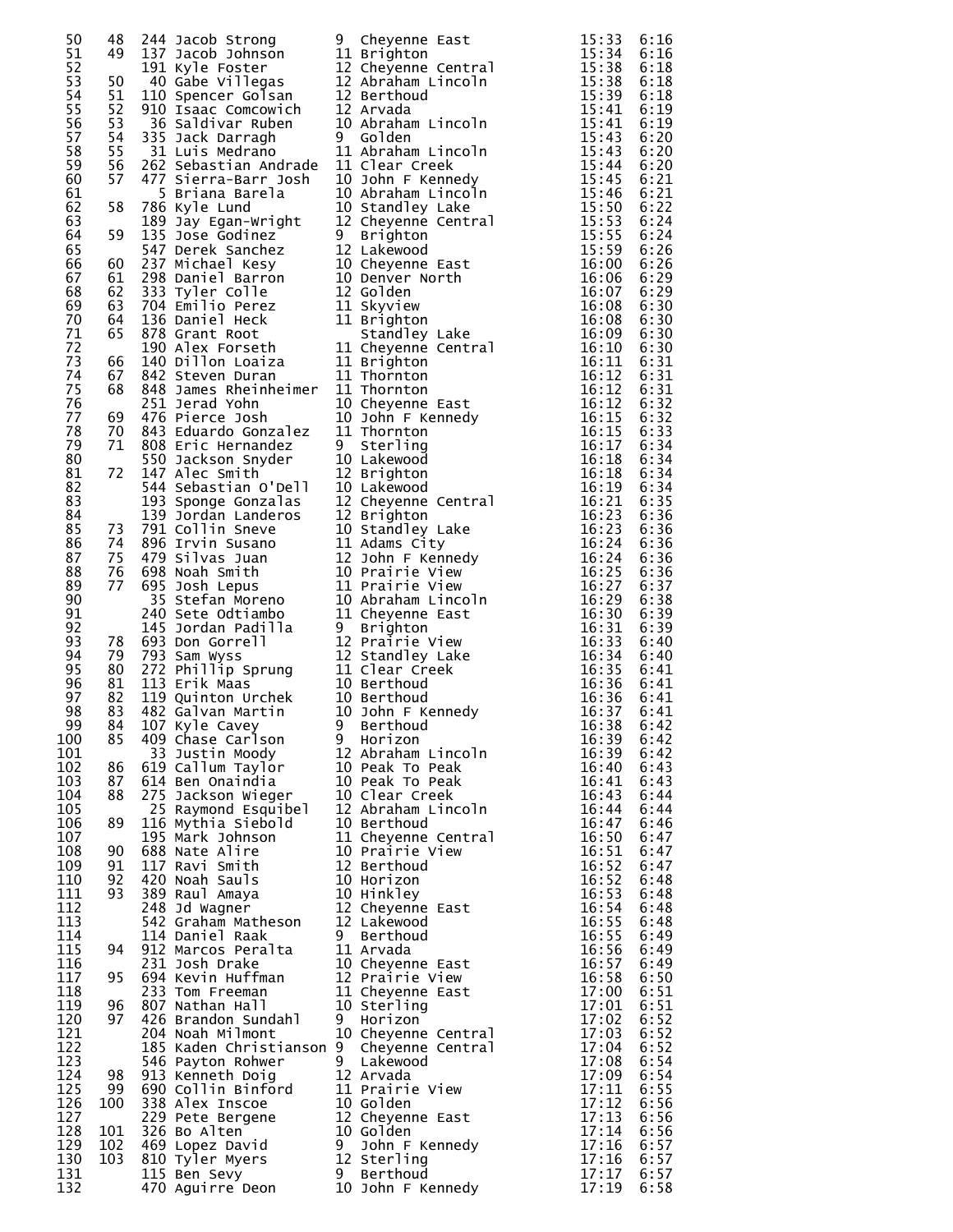|     |     |                                   | 133 104 334 Anbir Cross (11 Golden 11 27:20<br>133 105 344 Shane Oltmans 10 Golden 17:22<br>135 106 3442 Shane Oltmans 10 Golden 17:22<br>135 106 3442 Shane Oltmans 11 Golden 17:22<br>135 106 3442 Shane Oltmans 11 Golden 17:22<br>135 10                |       | 6:59         |
|-----|-----|-----------------------------------|-------------------------------------------------------------------------------------------------------------------------------------------------------------------------------------------------------------------------------------------------------------|-------|--------------|
|     |     |                                   |                                                                                                                                                                                                                                                             |       | 6:59         |
|     |     |                                   |                                                                                                                                                                                                                                                             |       | 7:00         |
|     |     |                                   |                                                                                                                                                                                                                                                             |       | 7:00         |
|     |     |                                   |                                                                                                                                                                                                                                                             |       | 7:00         |
|     |     |                                   |                                                                                                                                                                                                                                                             |       | 7:01         |
|     |     |                                   |                                                                                                                                                                                                                                                             |       | 7:01         |
|     |     |                                   |                                                                                                                                                                                                                                                             |       | 7:01         |
|     |     |                                   |                                                                                                                                                                                                                                                             |       | 7:02         |
|     |     |                                   |                                                                                                                                                                                                                                                             |       | 7:03         |
|     |     |                                   |                                                                                                                                                                                                                                                             |       | 7:03         |
|     |     |                                   |                                                                                                                                                                                                                                                             |       | 7:03         |
|     |     |                                   |                                                                                                                                                                                                                                                             |       | 7:05         |
|     |     |                                   |                                                                                                                                                                                                                                                             |       | 7:06         |
|     |     |                                   |                                                                                                                                                                                                                                                             |       | 7:06         |
|     |     |                                   |                                                                                                                                                                                                                                                             |       | 7:06         |
|     |     |                                   |                                                                                                                                                                                                                                                             |       | 7:06         |
|     |     |                                   |                                                                                                                                                                                                                                                             |       | 7:07         |
|     |     |                                   |                                                                                                                                                                                                                                                             |       | 7:07         |
|     |     |                                   |                                                                                                                                                                                                                                                             |       | 7:07         |
|     |     |                                   |                                                                                                                                                                                                                                                             |       | 7:07         |
|     |     |                                   |                                                                                                                                                                                                                                                             |       | 7:08         |
|     |     |                                   |                                                                                                                                                                                                                                                             |       | 7:08         |
|     |     |                                   |                                                                                                                                                                                                                                                             |       | 7:09         |
|     |     |                                   |                                                                                                                                                                                                                                                             |       | 7:09         |
|     |     |                                   |                                                                                                                                                                                                                                                             |       | 7:09         |
|     |     |                                   |                                                                                                                                                                                                                                                             |       | 7:10         |
|     |     |                                   |                                                                                                                                                                                                                                                             |       | 7:10         |
|     |     |                                   |                                                                                                                                                                                                                                                             |       | 7:10         |
|     |     |                                   |                                                                                                                                                                                                                                                             |       | 7:10         |
|     |     |                                   |                                                                                                                                                                                                                                                             |       | 7:12         |
|     |     |                                   |                                                                                                                                                                                                                                                             |       | 7:12         |
|     |     |                                   |                                                                                                                                                                                                                                                             |       | 7:13         |
|     |     |                                   |                                                                                                                                                                                                                                                             |       | 7:13         |
|     |     |                                   |                                                                                                                                                                                                                                                             |       | 7:13         |
|     |     |                                   |                                                                                                                                                                                                                                                             |       | 7:14         |
|     |     |                                   |                                                                                                                                                                                                                                                             |       | 7:14         |
|     |     |                                   |                                                                                                                                                                                                                                                             |       | 7:14         |
|     |     |                                   |                                                                                                                                                                                                                                                             |       | 7:15         |
|     |     |                                   |                                                                                                                                                                                                                                                             |       | 7:15         |
|     |     |                                   |                                                                                                                                                                                                                                                             |       | 7:16         |
|     |     |                                   |                                                                                                                                                                                                                                                             |       | 7:16         |
|     |     |                                   |                                                                                                                                                                                                                                                             |       | 7:17         |
|     |     |                                   |                                                                                                                                                                                                                                                             |       | 7:18         |
|     |     |                                   |                                                                                                                                                                                                                                                             |       | 7:18         |
|     |     |                                   |                                                                                                                                                                                                                                                             |       | 7:19         |
|     |     |                                   |                                                                                                                                                                                                                                                             |       | 7:19         |
|     |     |                                   |                                                                                                                                                                                                                                                             |       | 7:21         |
|     |     |                                   |                                                                                                                                                                                                                                                             |       | 7:21         |
|     |     |                                   |                                                                                                                                                                                                                                                             |       |              |
| 182 |     | 141 Jorge Lopez                   | 12 Brighton<br>141 Jorge Lopez 12 Brighton 18:17<br>827 Logan Dodd 12 Thomas Jefferson 18:17<br>491 Sanchez Zack 12 John F Kennedy 18:19<br>199 Sam Lapkin 9 Cheyenne Central 18:20<br>613 Om Neelay 11 Peak To Peak 18:24<br>803 Dylan Artzer 11 Sterl     | 18:17 | 7:22         |
| 183 | 128 |                                   |                                                                                                                                                                                                                                                             |       | 7:22<br>7:22 |
| 184 |     |                                   |                                                                                                                                                                                                                                                             |       |              |
| 185 |     |                                   |                                                                                                                                                                                                                                                             |       | 7:23         |
| 186 | 129 |                                   |                                                                                                                                                                                                                                                             |       | 7:24         |
| 187 | 130 |                                   |                                                                                                                                                                                                                                                             |       | 7:24         |
| 188 |     |                                   |                                                                                                                                                                                                                                                             |       | 7:25         |
| 189 |     |                                   |                                                                                                                                                                                                                                                             |       | 7:26         |
| 190 | 131 | 914 Jacob Wiedrich                | 11 Arvada                                                                                                                                                                                                                                                   | 18:31 | 7:27         |
| 191 |     | 400 Martin Shavers                | 12 Hinkley                                                                                                                                                                                                                                                  | 18:31 | 7:27         |
| 192 |     | 816 Nathan Goyins                 | 10 The Academy Of Charter Sc 18:37                                                                                                                                                                                                                          |       | 7:30         |
| 193 |     | 417 Brandon McDowell              | 11 Horizon                                                                                                                                                                                                                                                  | 18:40 | 7:31         |
| 194 |     |                                   |                                                                                                                                                                                                                                                             |       | 7:31         |
| 195 |     |                                   |                                                                                                                                                                                                                                                             |       | 7:33         |
| 196 |     |                                   |                                                                                                                                                                                                                                                             |       | 7:34         |
| 197 | 132 |                                   |                                                                                                                                                                                                                                                             |       | 7:34         |
| 198 |     |                                   |                                                                                                                                                                                                                                                             |       | 7:34         |
| 199 |     |                                   |                                                                                                                                                                                                                                                             |       | 7:35         |
| 200 | 133 |                                   |                                                                                                                                                                                                                                                             |       | 7:35         |
| 201 |     |                                   |                                                                                                                                                                                                                                                             |       | 7:36         |
| 202 |     |                                   | Example Cruz<br>angel Cruz<br>12 Abraham Lincoln<br>18:44<br>203 Dohn Matson<br>203 Dohn Matson<br>203 Dohn Matson<br>203 Dohn Matson<br>203 Dohn Matson<br>203 Dohn Matson<br>203 Dohn Matson<br>203 Dohn Matson<br>203 Dohn Matson<br>203 Dohn Matson<br> |       | 7:36         |
| 203 |     |                                   |                                                                                                                                                                                                                                                             |       | 7:37         |
| 204 |     |                                   |                                                                                                                                                                                                                                                             |       | 7:37         |
| 205 |     |                                   |                                                                                                                                                                                                                                                             |       | 7:38         |
| 206 | 134 |                                   |                                                                                                                                                                                                                                                             |       | 7:38         |
| 207 |     |                                   |                                                                                                                                                                                                                                                             |       | 7:40         |
| 208 |     |                                   |                                                                                                                                                                                                                                                             |       | 7:41         |
| 209 |     |                                   |                                                                                                                                                                                                                                                             |       | 7:43         |
| 210 |     |                                   |                                                                                                                                                                                                                                                             |       | 7:43         |
| 211 |     |                                   | 203 David McBride 10 Cheyenne Central 18:49<br>612 Addison Hoffman 11 Peak 18:51<br>815 Alexander Duran 9 The Academy Of Charter Sc 18:52<br>345 Daniel Pla 12 Golden 18:53<br>112 Alex Kinney 10 Berthoud 18:55<br>133 Zachary Ellis 10                    |       | 7:43         |
| 212 | 135 |                                   |                                                                                                                                                                                                                                                             |       | 7:44         |
| 213 |     |                                   |                                                                                                                                                                                                                                                             |       | 7:45         |
| 214 |     | 391 Charles De La Trin 10 Hinkley |                                                                                                                                                                                                                                                             | 19:16 | 7:45         |
| 215 |     | 336 Traver Hamilton 11 Golden     |                                                                                                                                                                                                                                                             | 19:16 | 7:45         |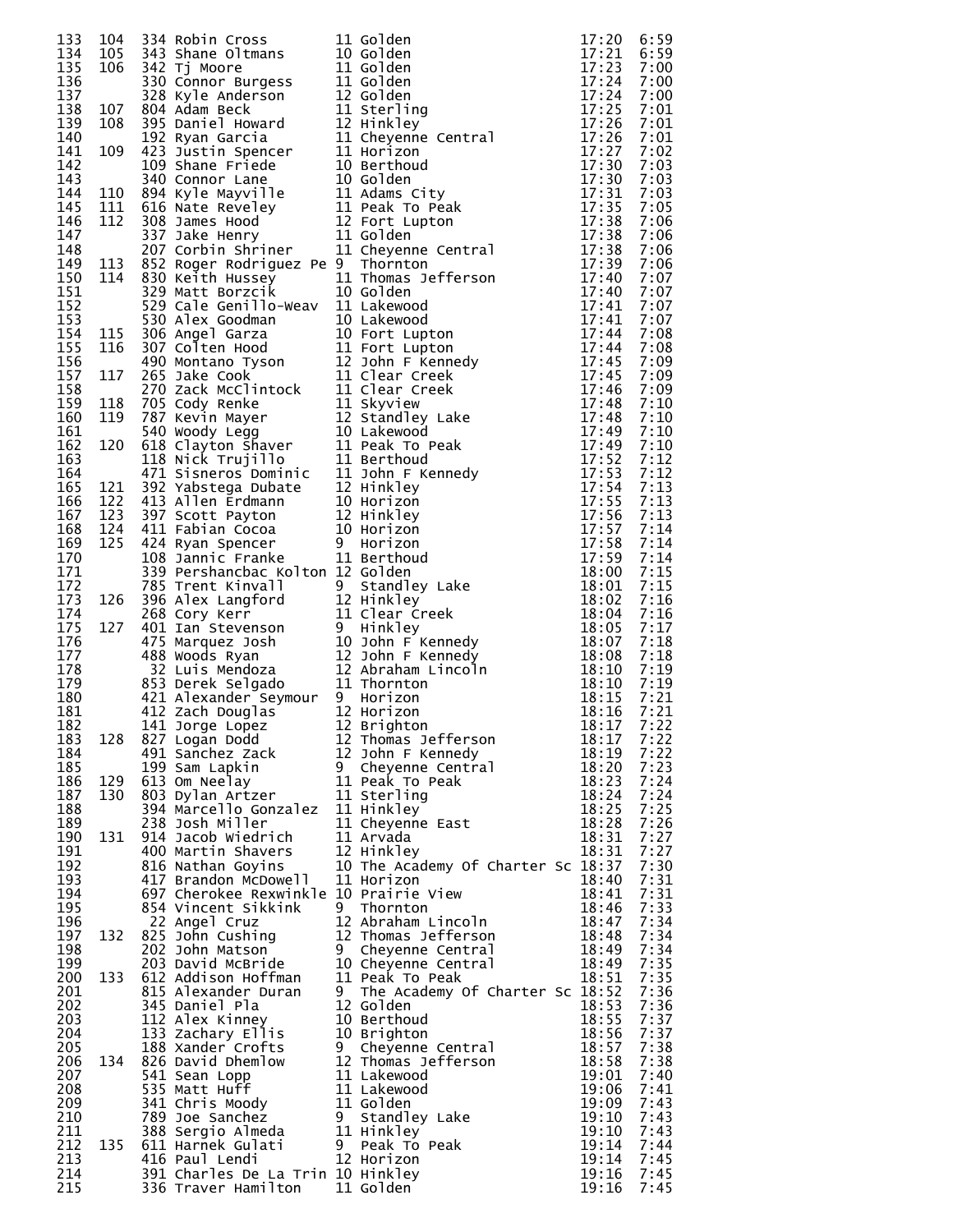|            |     |                                          |     | 216<br>217 136 420 Canonical interior of the prior one of the state of the state of the state of the state of the state of the state of the state of the state of the state of the state of the state of the state of the state |                         |              |
|------------|-----|------------------------------------------|-----|---------------------------------------------------------------------------------------------------------------------------------------------------------------------------------------------------------------------------------|-------------------------|--------------|
|            |     |                                          |     |                                                                                                                                                                                                                                 |                         |              |
|            |     |                                          |     |                                                                                                                                                                                                                                 |                         |              |
|            |     |                                          |     |                                                                                                                                                                                                                                 |                         |              |
|            |     |                                          |     |                                                                                                                                                                                                                                 |                         |              |
|            |     |                                          |     |                                                                                                                                                                                                                                 |                         |              |
|            |     |                                          |     |                                                                                                                                                                                                                                 |                         |              |
|            |     |                                          |     |                                                                                                                                                                                                                                 |                         |              |
|            |     |                                          |     |                                                                                                                                                                                                                                 |                         |              |
|            |     |                                          |     |                                                                                                                                                                                                                                 |                         |              |
|            |     |                                          |     |                                                                                                                                                                                                                                 |                         |              |
|            |     |                                          |     |                                                                                                                                                                                                                                 |                         |              |
|            |     |                                          |     |                                                                                                                                                                                                                                 |                         |              |
|            |     |                                          |     |                                                                                                                                                                                                                                 |                         |              |
|            |     |                                          |     |                                                                                                                                                                                                                                 |                         |              |
|            |     |                                          |     |                                                                                                                                                                                                                                 |                         |              |
|            |     |                                          |     |                                                                                                                                                                                                                                 |                         |              |
|            |     |                                          |     |                                                                                                                                                                                                                                 |                         |              |
|            |     |                                          |     |                                                                                                                                                                                                                                 |                         |              |
|            |     |                                          |     |                                                                                                                                                                                                                                 |                         |              |
|            |     |                                          |     |                                                                                                                                                                                                                                 |                         |              |
|            |     |                                          |     |                                                                                                                                                                                                                                 |                         |              |
|            |     |                                          |     |                                                                                                                                                                                                                                 |                         |              |
|            |     |                                          |     |                                                                                                                                                                                                                                 |                         |              |
|            |     |                                          |     |                                                                                                                                                                                                                                 |                         |              |
|            |     |                                          |     |                                                                                                                                                                                                                                 |                         |              |
|            |     |                                          |     |                                                                                                                                                                                                                                 |                         |              |
|            |     |                                          |     |                                                                                                                                                                                                                                 |                         |              |
|            |     |                                          |     |                                                                                                                                                                                                                                 |                         |              |
|            |     |                                          |     |                                                                                                                                                                                                                                 |                         |              |
|            |     |                                          |     |                                                                                                                                                                                                                                 |                         |              |
|            |     |                                          |     |                                                                                                                                                                                                                                 |                         |              |
|            |     |                                          |     |                                                                                                                                                                                                                                 |                         |              |
|            |     |                                          |     |                                                                                                                                                                                                                                 |                         |              |
|            |     |                                          |     |                                                                                                                                                                                                                                 |                         |              |
|            |     |                                          |     |                                                                                                                                                                                                                                 |                         |              |
|            |     |                                          |     |                                                                                                                                                                                                                                 |                         |              |
|            |     |                                          |     |                                                                                                                                                                                                                                 |                         |              |
|            |     |                                          |     |                                                                                                                                                                                                                                 |                         |              |
|            |     |                                          |     |                                                                                                                                                                                                                                 |                         |              |
|            |     |                                          |     |                                                                                                                                                                                                                                 |                         |              |
|            |     |                                          |     |                                                                                                                                                                                                                                 |                         |              |
|            |     |                                          |     |                                                                                                                                                                                                                                 |                         |              |
|            |     |                                          |     |                                                                                                                                                                                                                                 |                         |              |
|            |     |                                          |     |                                                                                                                                                                                                                                 |                         |              |
|            |     |                                          |     |                                                                                                                                                                                                                                 |                         |              |
| 267        |     | 818 Austin Clin                          |     | 10 The Academy Of Charter Sc 22:27                                                                                                                                                                                              |                         | 9:02         |
| 268<br>269 |     | 847 Dominic Pontious<br>274 Mason Valles |     | 11 Thornton<br>10 Clear Creek                                                                                                                                                                                                   | 22:40<br>22:47          | 9:07<br>9:10 |
| 270        |     | 106 Jarrett Bronson                      |     | 9 Berthoud                                                                                                                                                                                                                      | 22:49                   | 9:11         |
| 271        |     | 915 Runner Unknown                       |     | Abraham Lincoln                                                                                                                                                                                                                 | 23:38                   | 9:31         |
| 272        |     | 817 Michael Ryan                         |     | 9 The Academy Of Charter Sc 23:40                                                                                                                                                                                               |                         | 9:32         |
| 273        |     | 39 Fernando Viay                         |     | 9 Abraham Lincoln                                                                                                                                                                                                               |                         | 9:35         |
| 274        |     | 916 Runner Unknown                       |     | Abraham Lincoln                                                                                                                                                                                                                 | 23:47<br>23:55<br>23:57 | 9:37         |
| 275        |     | 824 Aaryn Bradley                        |     | 12 Thomas Jefferson                                                                                                                                                                                                             |                         | 9:39         |
| 276        |     | 430 James Underwood                      |     | 10 Horizon                                                                                                                                                                                                                      | 24:00                   | 9:40         |
| 277        |     | 419 Nicholas Riendeau                    |     | 10 Horizon                                                                                                                                                                                                                      | 24:01                   | 9:40         |
| 278<br>279 | 143 | 706 Bill Schepers<br>38 Basilio Silva    |     | 10 Skyview<br>11 Abraham Lincoln                                                                                                                                                                                                | 24:30<br>24:40          | 9:52<br>9:56 |
| 280        |     | 539 Harry Legg                           |     | 12 Lakewood                                                                                                                                                                                                                     | 25:01 10:04             |              |
| 281        |     | 462 Aragon Anthony                       |     | 11 John F Kennedy                                                                                                                                                                                                               | 25:25 10:14             |              |
| 282        |     | 833 Robbie Sato                          |     | 11 Thomas Jefferson                                                                                                                                                                                                             | 25:26 10:14             |              |
| 283        |     | 267 Cody Evans                           |     | 11 Clear Creek                                                                                                                                                                                                                  | 25:53 10:25             |              |
| 284        |     | 205 Brandon Naef                         |     | 9 Cheyenne Central                                                                                                                                                                                                              | 25:56 10:26             |              |
| 285        | 144 | 702 Brandon Baxter                       | 9   | Skyview                                                                                                                                                                                                                         | 26:47 10:47             |              |
| 286        |     | 473 Le Henry                             |     | 10 John F Kennedy                                                                                                                                                                                                               | 26:59 10:52             |              |
| 287        |     | 184 Jordon Bates                         |     | 11 Cheyenne Central                                                                                                                                                                                                             | 27:00 10:52             |              |
| 288        | 145 | 703 Leon Ott                             |     | 10 Skyview                                                                                                                                                                                                                      | 27:18 10:59             |              |
| 289<br>290 |     | 792 Garrett Tomas                        | 9   | Standley Lake                                                                                                                                                                                                                   | 27:21 11:01             |              |
| 291        |     | 468 Flores Daniel<br>408 Tristan Bennett | - 9 | 12 John F Kennedy<br>Horizon                                                                                                                                                                                                    | 27:39 11:08             | 35:27 14:16  |
|            |     |                                          |     |                                                                                                                                                                                                                                 |                         |              |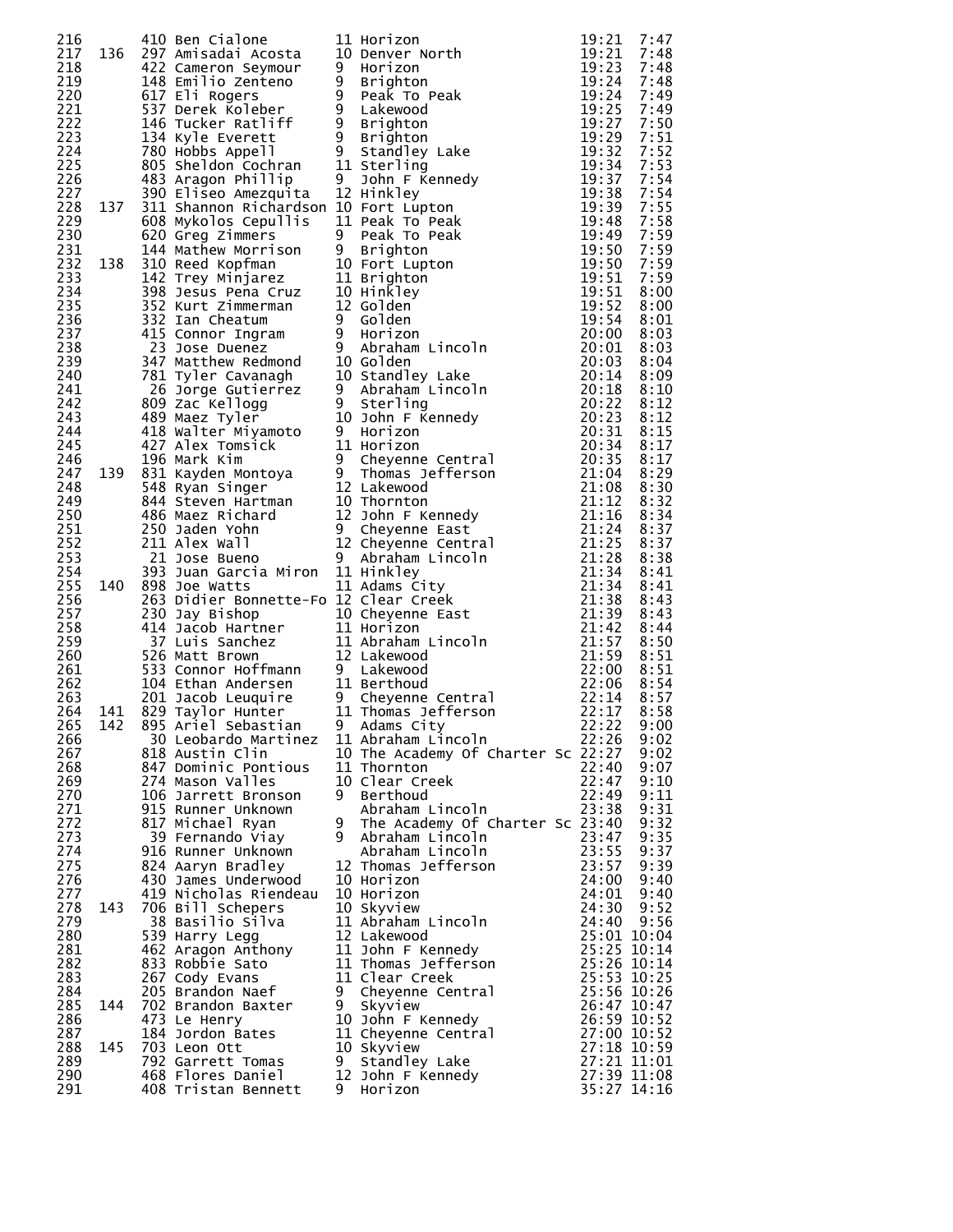-------------------------------------------------------- 2010 HORIZON X-COUNTRY INVITE TEAM SCORES - HS GIRLS -------------------------------------------------------- 1. Cheyenne Central<br>1 2 8 1 2 8 9 12 (23) (42) = 32 Christie Schiel, Jessica Lemaster, Casey England, Trystan Tyrrell, Abigail Bird, Torrie Peth, Chelsea Reisdorfer 2. Berthoud 5 10 19 21 30 (41) (46) = 85 Emma Otto, Stefani Messick, Julia Leonard, Hannah Kirk, Ally Klaes, Dillon Fagler, Emma Degnan 3. Lakewood 14 16 34 36 37 (49) (51) = 137 Sara Gillette, Rachel Litke, Sara Eigsti, Sarah Keeley, Elle Brunsdale, Nina Lundstrom, Alamea Erickson 4. Golden 4 15 28 44 52 (56) (59) = 143 Tori Eagen, Justine Chrysler, Annie Fauble, Ann Marie Diener, Jordyn Komoras, Rachel Hartman, Whitney Bretz 5. Standley Lake 6 7 39 47 48 (53) (54) = 147 Dani Forrester, Zofia Tillman, Michaela Sanchez, Natalie Trevino, Kelsey Goetz, Taylor Hodapp, Kayla Cristobal 6. Abraham Lincoln<br> $\begin{array}{cc} 6. & 12 \\ 17 & 26 \\ 32 \end{array}$  $35 \quad 50 \quad (61) \quad (84) = 160$  Jamilah Rashid, Brianna Esquibel, Briana Barela, Karen Nunez, Emma Zuniga, Vanessa Acuna, Sandra Romero 7. Brighton 11 24 25 58 60 (74) (76) = 178 Rachael Lopez, Kayla Mescher, Kristen Martinez, Leonela Solano, Maryhelen Monreal, Meghan Smidt, Lilly Prochoda 8. Cheyenne East 22 29 31 40 70 (77) (87) = 192 Leah Kapeller, Abigail Conrad, Anna Reiner, Savannah Minder, Becca Folkman, Anna Kingston, Gaira Cussins 9. Sterling 3 13 55 57 97 (104)(106) = 225 Ashley Atkin, Taylor Griebel, Jecelle Fetzer, Neha Karg, Taylor Lauer, Danielle Schroeder, Kali-Morie Plumbridge 10. John F Kennedy 38 45 62 63 64 (65) (68) = 272 Denhan-Luce Cheylese, Ledoux Selena, Edrich Rachel, Pimienta Susana, Salazar Alisha, Kasperson Hannah, Klafehn Laurel 11. Arvada<br>20 20 27 69 78 81 (95) (99) = 275 Maren Blair, Sandy O'Hayre, Taylor Thompson, Kayla Lucas, Melissa Rodriguez, Amy Shaw, Devin Shade 12. Clear Creek 18 33 83 88 89 = 311 Krista Hatrick, Teri Heffner, Sarah Buss, Jane Fillion, Cammile Kintzel 13. Hinkley 43 71 82 86 90 (98)(103) = 372 Elssa Taeme, Jacqueline Rodriguez, Bianca Chavez, Mary Long, Emily Sutton, Lesly Martin Del C, Diana Rivera 14. Prairie View 66 67 75 91 96 (101) = 395 Caitlyn Hood, Rebekah Brown, Madison Kilburn, Stephanie Ames, Rebecca Nemec, Grace Hough 15. Adams City 72 79 85 93 94 = 423 Ovi Aragon, Taylor Johnson, Tania Silerio, Bianca Deaguero, Maria Galvan 16. Horizon 73 80 92 100 102 (105) = 447 Nicole Martinez-Sto, Sara Morse, Amber Brown, Jennifer Benavides, Kelsie Richards, Jayme Gregory

#### High School Girls Individual Results

| Place TmPl No. Name |             |                        | Gr School           | Time Pace          |  |
|---------------------|-------------|------------------------|---------------------|--------------------|--|
|                     |             |                        |                     |                    |  |
|                     |             | 1 178 Christie Schiel  | 11 Cheyenne Central | $15:41 \quad 6:19$ |  |
|                     | $2^{\circ}$ | 2 172 Jessica Lemaster | 12 Cheyenne Central | $15:57 \quad 6:25$ |  |
|                     | $3^{\circ}$ | 3 794 Ashley Atkin     | 12 Sterling         | $16:40 \quad 6:43$ |  |
| $\overline{4}$      |             | 4 315 Tori Eagen       | 11 Golden           | $16:45 \quad 6:44$ |  |
| 5.                  |             | 5 100 Emma Otto        | 11 Berthoud         | $16:46$ $6:45$     |  |
| 6                   |             | 6 765 Dani Forrester   | 11 Standley Lake    | $16:58$ $6:50$     |  |
| $\overline{7}$      |             | 7  778 zofia ⊤illman   | 11 Standley Lake    | $17:07$ 6:54       |  |
| 8                   |             | 8 167 Casey England    | 9 Cheyenne Central  | $17:09$ 6:54       |  |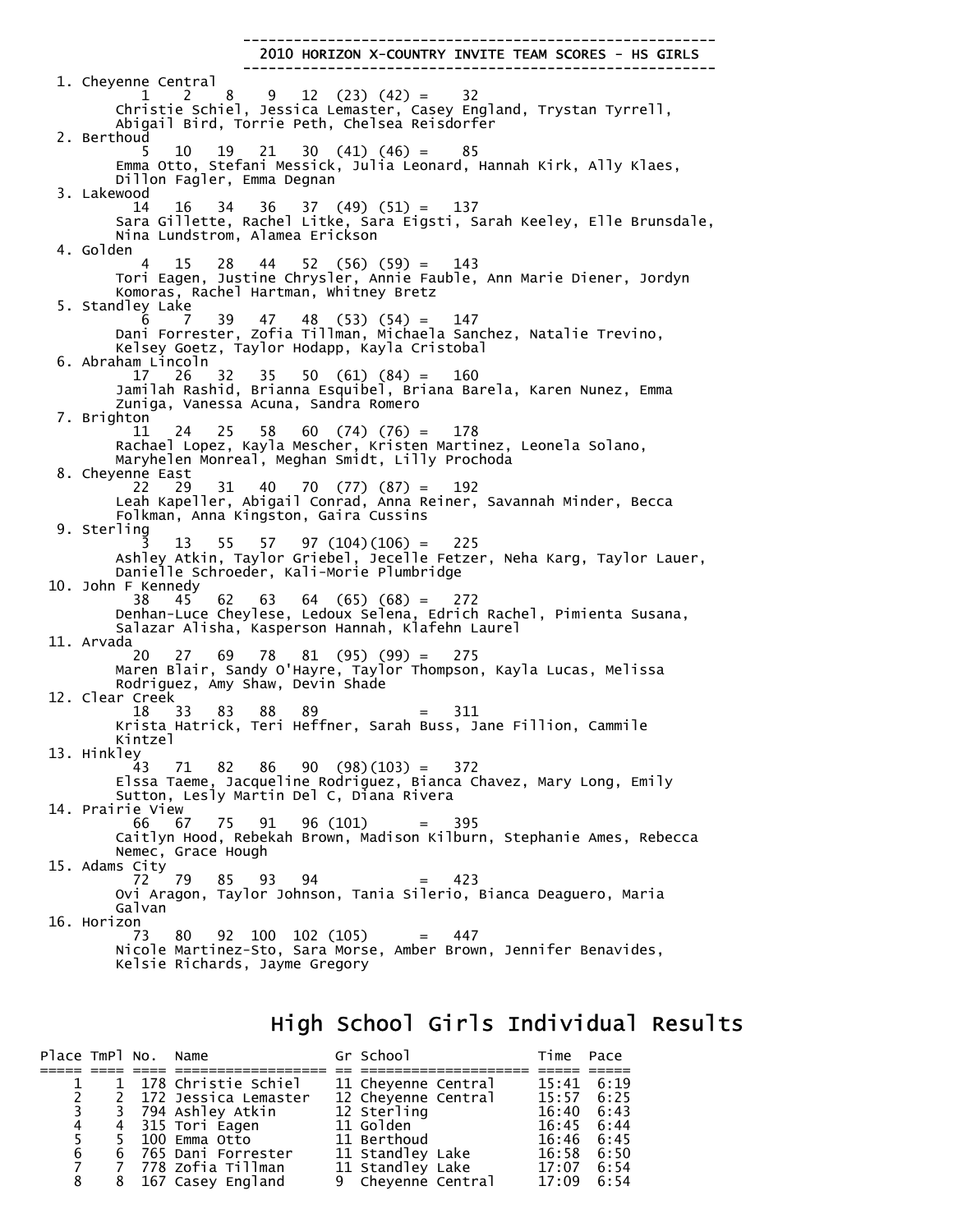| 9  | 9  | 182 Trystan Tyrrell                                                                                                                                                                                                                                          | 9 | Cheyenne Central    | 17:14 | 6:56 |
|----|----|--------------------------------------------------------------------------------------------------------------------------------------------------------------------------------------------------------------------------------------------------------------|---|---------------------|-------|------|
| 10 | 10 | 98 Stefani Messick                                                                                                                                                                                                                                           |   | 10 Berthoud         | 17:17 | 6:57 |
| 11 | 11 | 121 Rachael Lopez                                                                                                                                                                                                                                            | 9 | <b>Brighton</b>     | 17:19 | 6:58 |
| 12 | 12 |                                                                                                                                                                                                                                                              |   | 10 Cheyenne Central | 17:30 | 7:03 |
| 13 | 13 |                                                                                                                                                                                                                                                              |   |                     | 17:36 | 7:05 |
| 14 | 14 | 3<br>1 Racn.<br>3 Abigail<br>96 Taylor Griebe<br>02 Sara Gillette<br>313 Justine Chrysler<br>11 S12 Rachel Litke<br>9 Lake.<br>12 Damilah Rashid<br>256 Krista Hatrick<br>9 Clear Creek<br>96 Julia Leonard<br>12 Berthoud<br>10 Arvada<br>10 Arvada<br>11 C |   |                     | 17:39 | 7:06 |
| 15 | 15 |                                                                                                                                                                                                                                                              |   |                     | 17:42 | 7:08 |
| 16 | 16 |                                                                                                                                                                                                                                                              |   |                     | 17:46 | 7:09 |
| 17 | 17 |                                                                                                                                                                                                                                                              |   | 11 Abraham Lincoln  | 17:47 | 7:10 |
| 18 | 18 |                                                                                                                                                                                                                                                              |   |                     | 17:57 | 7:13 |
| 19 | 19 |                                                                                                                                                                                                                                                              |   |                     | 17:58 | 7:14 |
| 20 | 20 |                                                                                                                                                                                                                                                              |   |                     | 17:58 | 7:14 |
| 21 | 21 |                                                                                                                                                                                                                                                              |   |                     | 18:03 | 7:16 |
| 22 | 22 |                                                                                                                                                                                                                                                              |   |                     | 18:04 | 7:16 |
| 23 | 23 |                                                                                                                                                                                                                                                              |   |                     | 18:09 | 7:19 |
| 24 | 24 |                                                                                                                                                                                                                                                              |   | 11 Cheyenne Central | 18:10 | 7:19 |
|    |    |                                                                                                                                                                                                                                                              |   |                     |       |      |
| 25 | 25 |                                                                                                                                                                                                                                                              |   |                     | 18:11 | 7:19 |
| 26 | 26 |                                                                                                                                                                                                                                                              |   | 11 Abraham Lincoln  | 18:14 | 7:21 |
| 27 | 27 | 57 Sandy O'Hayre                                                                                                                                                                                                                                             |   | 12 Arvada           | 18:20 | 7:23 |
| 28 | 28 | 316 Annie Fauble                                                                                                                                                                                                                                             |   | 11 Golden           | 18:22 | 7:24 |
| 29 | 29 |                                                                                                                                                                                                                                                              |   |                     | 18:27 | 7:26 |
| 30 | 30 |                                                                                                                                                                                                                                                              |   |                     | 18:31 | 7:27 |
| 31 | 31 |                                                                                                                                                                                                                                                              |   |                     | 18:38 | 7:30 |
| 32 | 32 |                                                                                                                                                                                                                                                              |   |                     | 18:39 | 7:31 |
| 33 | 33 |                                                                                                                                                                                                                                                              |   |                     | 18:41 | 7:31 |
| 34 | 34 |                                                                                                                                                                                                                                                              |   |                     | 18:45 | 7:33 |
| 35 |    |                                                                                                                                                                                                                                                              |   |                     | 18:45 | 7:33 |
| 36 | 35 | 215 Abigail Conrad 10 Cheyenne East<br>215 Ally Klaes 9 Berthoud<br>226 Anna Reiner 10 Cheyenne East<br>5 Briana Barela 10 Abraham Lincoln<br>257 Teri Heffner 12 Clear Creek<br>500 Sara Eigsti 9 Lakewood<br>293 Betzabeth Garcia 11 Den                   |   |                     | 18:46 | 7:33 |
| 37 | 36 | 507 Sarah Keeley                                                                                                                                                                                                                                             |   | 11 Lakewood         | 18:51 | 7:35 |
| 38 | 37 | 497 Elle Brunsdale                                                                                                                                                                                                                                           |   | 12 Lakewood         | 18:53 | 7:36 |
| 39 | 38 | 441 Denhan-Luce Cheyle 10 John F Kennedy                                                                                                                                                                                                                     |   |                     | 18:56 | 7:37 |
| 40 | 39 | 775 Michaela Sanchez                                                                                                                                                                                                                                         |   | 11 Standley Lake    | 18:57 | 7:38 |
| 41 | 40 | 225 Savannah Minder                                                                                                                                                                                                                                          |   | 12 Cheyenne East    | 18:58 | 7:38 |
| 42 | 41 | 91 Dillon Fagler                                                                                                                                                                                                                                             |   | 11 Berthoud         | 19:00 | 7:39 |
| 43 | 42 | 177 Chelsea Reisdorfer 10 Cheyenne Central                                                                                                                                                                                                                   |   |                     | 19:01 | 7:39 |
| 44 |    | 700 Raquel Lane                                                                                                                                                                                                                                              |   | 10 Skyview          | 19:01 | 7:39 |
| 45 | 43 | 387 Elssa Taeme                                                                                                                                                                                                                                              |   | 10 Hinkley          | 19:10 | 7:43 |
| 46 | 44 |                                                                                                                                                                                                                                                              |   | 11 Golden           | 19:13 | 7:44 |
| 47 | 45 | 314 Ann Marie Diener<br>457 Ledoux Selena<br>457 Ledoux Selena                                                                                                                                                                                               |   | 12 John F Kennedy   | 19:15 | 7:45 |
| 48 | 46 |                                                                                                                                                                                                                                                              |   |                     | 19:17 | 7:46 |
| 49 | 47 |                                                                                                                                                                                                                                                              |   |                     | 19:19 | 7:46 |
| 50 | 48 | 457 Ledoux Selena<br>12 John F Kennedy<br>101 Emma Degnan<br>779 Natalie Trevino<br>70 Natalie Trevino<br>10 Standley Lake<br>766 Kelsey Goetz<br>10 Cheyenne Cent<br>162 Cori Bagby<br>10 Cheyenne Centr<br>176 Kassi Powers<br>10 Cheyenne Centr<br>       |   | 10 Standley Lake    | 19:20 | 7:47 |
| 51 | 49 |                                                                                                                                                                                                                                                              |   |                     | 19:21 | 7:47 |
|    |    |                                                                                                                                                                                                                                                              |   | 12 Abraham Lincoln  | 19:23 | 7:48 |
| 52 | 50 |                                                                                                                                                                                                                                                              |   |                     |       |      |
| 53 |    |                                                                                                                                                                                                                                                              |   | 10 Cheyenne Central | 19:28 | 7:50 |
| 54 |    |                                                                                                                                                                                                                                                              |   | 12 Cheyenne Central | 19:33 | 7:52 |
| 55 | 51 | 501 Alamea Erickson<br>496 Hannah Blatter                                                                                                                                                                                                                    |   | 10 Lakewood         | 19:34 | 7:53 |
| 56 |    | 496 Hannah Blatter                                                                                                                                                                                                                                           |   | 11 Lakewood         | 19:35 | 7:53 |
| 57 |    | 171 Jamie Lemaster                                                                                                                                                                                                                                           |   | 10 Cheyenne Central | 19:37 | 7:54 |
| 58 | 52 | 320 Jordyn Komoras                                                                                                                                                                                                                                           |   | 10 Golden           | 19:41 | 7:55 |
| 59 | 53 | 769 Taylor Hodapp                                                                                                                                                                                                                                            |   | 10 Standley Lake    | 19:43 | 7:56 |
| 60 | 54 | 764 Kayla Cristobal                                                                                                                                                                                                                                          |   | 10 Standley Lake    | 19:44 | 7:56 |
| 61 | 55 | 795 Jecelle Fetzer                                                                                                                                                                                                                                           |   | 10 Sterling         | 19:46 | 7:57 |
| 62 |    | 173 Katie Moncrief                                                                                                                                                                                                                                           | 9 | Cheyenne Central    | 19:47 | 7:58 |
| 63 | 56 | 318 Rachel Hartman                                                                                                                                                                                                                                           |   | 12 Golden           | 19:51 | 8:00 |
| 64 | 57 | 798 Neha Karq                                                                                                                                                                                                                                                |   | 11 Sterling         | 19:52 | 8:00 |
| 65 |    | 164 Maty Cameron                                                                                                                                                                                                                                             | 9 | Cheyenne Central    | 19:53 | 8:00 |
| 66 |    | 762 Alyssa Atzenbeck                                                                                                                                                                                                                                         |   | 11 Standley Lake    | 19:58 | 8:02 |
| 67 |    | 495 Jasmine Beul                                                                                                                                                                                                                                             |   | 10 Lakewood         | 20:03 | 8:04 |
| 68 | 58 | 130 Leonela Solano                                                                                                                                                                                                                                           | 9 | <b>Brighton</b>     | 20:05 | 8:05 |
| 69 | 59 | 312 Whitney Bretz                                                                                                                                                                                                                                            |   | 12 Golden           | 20:09 | 8:07 |
| 70 | 60 | 125 Maryhelen Monreal                                                                                                                                                                                                                                        | 9 | <b>Brighton</b>     | 20:13 | 8:08 |
| 71 |    | 604 Chase Robbins                                                                                                                                                                                                                                            |   | 10 Peak To Peak     | 20:14 | 8:09 |
| 72 | 61 | 2 Vanessa Acuna                                                                                                                                                                                                                                              | 9 | Abraham Lincoln     | 20:16 | 8:10 |
| 73 |    | 503 Alannah Hobson                                                                                                                                                                                                                                           |   | 10 Lakewood         | 20:17 | 8:10 |
| 74 | 62 | 454 Edrich Rachel                                                                                                                                                                                                                                            |   | 12 John F Kennedy   | 20:17 | 8:10 |
| 75 |    | 603 Corey Johnson                                                                                                                                                                                                                                            |   | 12 Peak To Peak     | 20:29 | 8:15 |
| 76 | 63 | 459 Pimienta Susana                                                                                                                                                                                                                                          |   | 10 John F Kennedy   | 20:34 | 8:17 |
| 77 | 64 | 433 Salazar Alisha                                                                                                                                                                                                                                           |   | 11 John F Kennedy   | 20:39 | 8:19 |
| 78 | 65 | 448 Kasperson Hannah                                                                                                                                                                                                                                         | 9 | John F Kennedy      | 20:42 | 8:20 |
| 79 |    | 523 Sara Stavile                                                                                                                                                                                                                                             |   | 12 Lakewood         | 20:43 | 8:20 |
| 80 |    | 517 Claire Rader                                                                                                                                                                                                                                             |   | 12 Lakewood         | 20:45 | 8:21 |
| 81 |    | 771 Ashley Kinvall                                                                                                                                                                                                                                           |   | 12 Standley Lake    | 20:47 | 8:22 |
| 82 |    | 770 Maggie Hodge                                                                                                                                                                                                                                             |   | 10 Standley Lake    | 20:51 | 8:24 |
| 83 | 66 | 681 Caitlyn Hood                                                                                                                                                                                                                                             |   | 12 Prairie View     | 20:52 | 8:24 |
| 84 | 67 | 679 Rebekah Brown                                                                                                                                                                                                                                            |   | 10 Prairie View     | 20:52 | 8:24 |
| 85 |    | 181 Tyler Tallabas                                                                                                                                                                                                                                           |   | 11 Cheyenne Central | 20:53 | 8:24 |
| 86 |    | 776 Courtney Sullivan                                                                                                                                                                                                                                        |   | 10 Standley Lake    | 20:56 | 8:26 |
| 87 |    | 317 Megan Guinn                                                                                                                                                                                                                                              |   | 10 Golden           | 20:56 | 8:26 |
| 88 | 68 | 450 Klafehn Laurel                                                                                                                                                                                                                                           |   | 11 John F Kennedy   | 20:59 | 8:27 |
| 89 | 69 | 64 Taylor Thompson                                                                                                                                                                                                                                           |   | 11 Arvada           | 21:01 | 8:27 |
| 90 | 70 | 218 Becca Folkman                                                                                                                                                                                                                                            |   | 11 Cheyenne East    | 21:01 | 8:28 |
| 91 |    | 93 Emma Jessen                                                                                                                                                                                                                                               |   | 12 Berthoud         | 21:05 | 8:29 |
|    |    |                                                                                                                                                                                                                                                              |   |                     |       |      |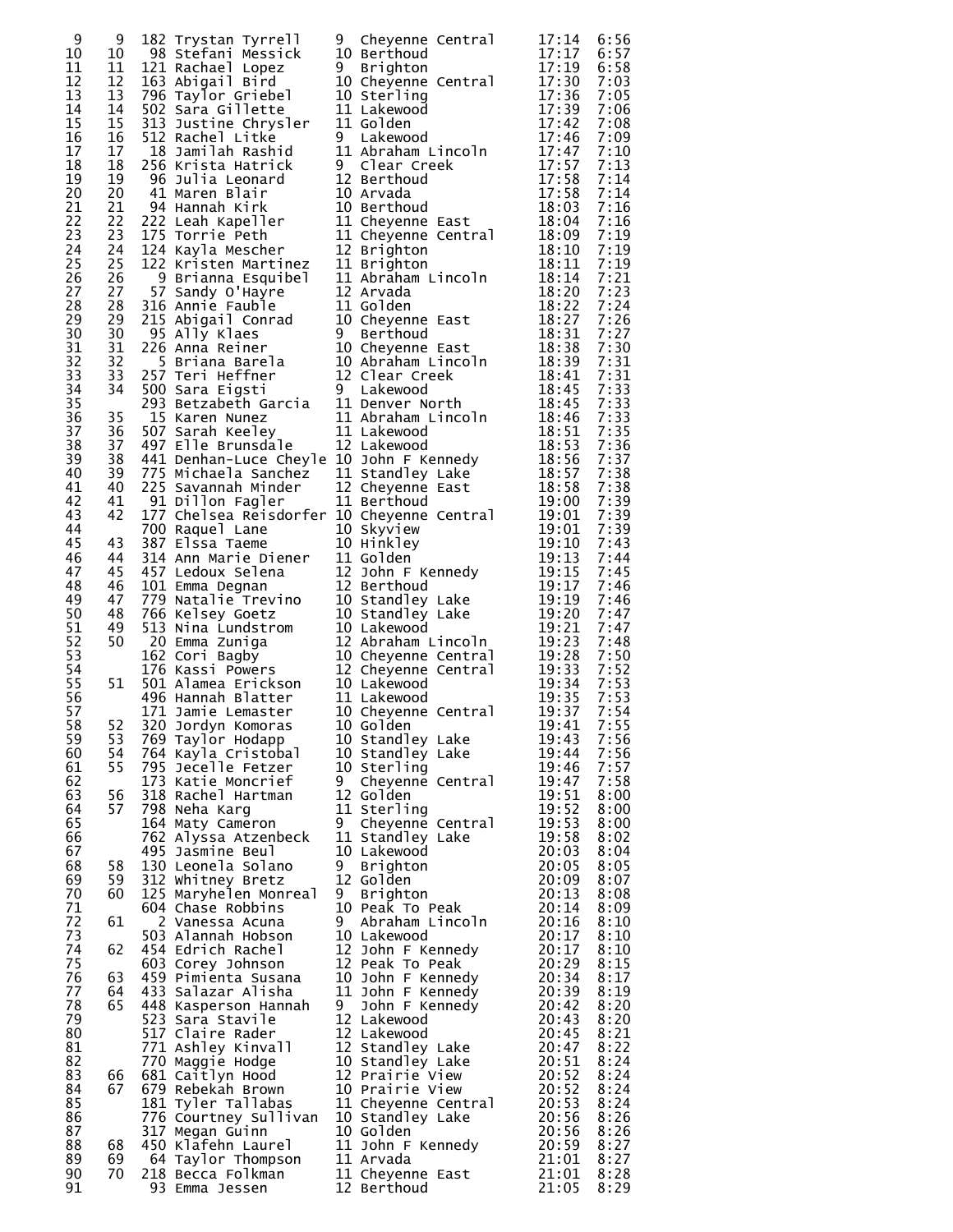|            |     |                     | 92 71 365 Acquelline Rodrigu 12 Hinkley<br>10 Adams City<br>10 Adams City<br>10 Adams City<br>10 Adams City<br>110 Adams City<br>110 Si333<br>73 4075 Microphe Martinez-5t 9 Lakewood<br>1111 8:334<br>73 4075 Microphe Martinez-5t 9 Lakewood<br> |       |              |
|------------|-----|---------------------|----------------------------------------------------------------------------------------------------------------------------------------------------------------------------------------------------------------------------------------------------|-------|--------------|
|            |     |                     |                                                                                                                                                                                                                                                    |       |              |
|            |     |                     |                                                                                                                                                                                                                                                    |       |              |
|            |     |                     |                                                                                                                                                                                                                                                    |       |              |
|            |     |                     |                                                                                                                                                                                                                                                    |       |              |
|            |     |                     |                                                                                                                                                                                                                                                    |       |              |
|            |     |                     |                                                                                                                                                                                                                                                    |       |              |
|            |     |                     |                                                                                                                                                                                                                                                    |       |              |
|            |     |                     |                                                                                                                                                                                                                                                    |       |              |
|            |     |                     |                                                                                                                                                                                                                                                    |       |              |
|            |     |                     |                                                                                                                                                                                                                                                    |       |              |
|            |     |                     |                                                                                                                                                                                                                                                    |       |              |
|            |     |                     |                                                                                                                                                                                                                                                    |       |              |
|            |     |                     |                                                                                                                                                                                                                                                    |       |              |
|            |     |                     |                                                                                                                                                                                                                                                    |       |              |
|            |     |                     |                                                                                                                                                                                                                                                    |       |              |
|            |     |                     |                                                                                                                                                                                                                                                    |       |              |
|            |     |                     |                                                                                                                                                                                                                                                    |       |              |
|            |     |                     |                                                                                                                                                                                                                                                    |       |              |
|            |     |                     |                                                                                                                                                                                                                                                    |       |              |
|            |     |                     |                                                                                                                                                                                                                                                    |       |              |
|            |     |                     |                                                                                                                                                                                                                                                    |       |              |
|            |     |                     |                                                                                                                                                                                                                                                    |       |              |
|            |     |                     |                                                                                                                                                                                                                                                    |       |              |
|            |     |                     |                                                                                                                                                                                                                                                    |       |              |
|            |     |                     |                                                                                                                                                                                                                                                    |       |              |
|            |     |                     |                                                                                                                                                                                                                                                    |       |              |
|            |     |                     |                                                                                                                                                                                                                                                    |       |              |
|            |     |                     |                                                                                                                                                                                                                                                    |       |              |
|            |     |                     |                                                                                                                                                                                                                                                    |       |              |
|            |     |                     |                                                                                                                                                                                                                                                    |       |              |
|            |     |                     |                                                                                                                                                                                                                                                    |       |              |
|            |     |                     |                                                                                                                                                                                                                                                    |       |              |
|            |     |                     |                                                                                                                                                                                                                                                    |       |              |
|            |     |                     |                                                                                                                                                                                                                                                    |       |              |
|            |     |                     |                                                                                                                                                                                                                                                    |       |              |
|            |     |                     |                                                                                                                                                                                                                                                    |       |              |
|            |     |                     |                                                                                                                                                                                                                                                    |       |              |
|            |     |                     |                                                                                                                                                                                                                                                    |       |              |
|            |     |                     |                                                                                                                                                                                                                                                    |       |              |
|            |     |                     |                                                                                                                                                                                                                                                    |       |              |
|            |     |                     |                                                                                                                                                                                                                                                    |       |              |
|            |     |                     |                                                                                                                                                                                                                                                    |       |              |
|            |     |                     |                                                                                                                                                                                                                                                    |       |              |
|            |     |                     |                                                                                                                                                                                                                                                    |       |              |
|            |     |                     |                                                                                                                                                                                                                                                    |       |              |
|            |     |                     |                                                                                                                                                                                                                                                    |       |              |
| 142        | 89  | 258 Cammile Kintzel | 9 Clear Creek                                                                                                                                                                                                                                      | 23:09 | 9:19         |
| 143        | 90  |                     | 258 Cammile Kintzel 9 Clear Creek 23:09<br>386 Emily Sutton 10 Hinkley 23:14<br>678 Stephanie Ames 10 Prairie View 23:28<br>678 Stephanie Ames 10 Prairie View 23:29<br>520 Kathryn Schoen 11 Lakewood 23:34<br>128 Misty Sauve 12 Brigh           |       | 9:21         |
| 144        |     |                     |                                                                                                                                                                                                                                                    |       | 9:27         |
| 145        | 91  |                     |                                                                                                                                                                                                                                                    |       | 9:27         |
| 146        |     |                     |                                                                                                                                                                                                                                                    |       | 9:29         |
| 147        |     |                     |                                                                                                                                                                                                                                                    |       | 9:32         |
| 148        | 92  |                     |                                                                                                                                                                                                                                                    |       | 9:35         |
| 149        | 93  |                     |                                                                                                                                                                                                                                                    |       | 9:36         |
| 150        |     |                     |                                                                                                                                                                                                                                                    |       | 9:36         |
| 151        |     |                     |                                                                                                                                                                                                                                                    |       | 9:36         |
| 152        | 94  |                     |                                                                                                                                                                                                                                                    |       | 9:37         |
| 153        |     |                     |                                                                                                                                                                                                                                                    |       | 9:38         |
| 154        | 95  |                     |                                                                                                                                                                                                                                                    |       | 9:39         |
| 155<br>156 | 96  |                     |                                                                                                                                                                                                                                                    |       | 9:40<br>9:40 |
| 157        |     |                     |                                                                                                                                                                                                                                                    |       | 9:45         |
| 158        |     |                     |                                                                                                                                                                                                                                                    |       |              |
| 159        | 97  |                     |                                                                                                                                                                                                                                                    |       |              |
| 160        | 98  |                     |                                                                                                                                                                                                                                                    |       |              |
| 161        | 99  |                     |                                                                                                                                                                                                                                                    |       |              |
| 162        |     |                     |                                                                                                                                                                                                                                                    |       |              |
| 163        |     |                     |                                                                                                                                                                                                                                                    |       |              |
| 164        | 100 |                     |                                                                                                                                                                                                                                                    |       |              |
| 165        |     |                     |                                                                                                                                                                                                                                                    |       |              |
| 166        | 101 |                     |                                                                                                                                                                                                                                                    |       |              |
| 167        |     |                     |                                                                                                                                                                                                                                                    |       |              |
| 168        |     |                     |                                                                                                                                                                                                                                                    |       |              |
| 169        |     |                     |                                                                                                                                                                                                                                                    |       |              |
| 170        |     |                     |                                                                                                                                                                                                                                                    |       |              |
| 171        |     |                     |                                                                                                                                                                                                                                                    |       |              |
| 172        | 102 |                     |                                                                                                                                                                                                                                                    |       |              |
| 173<br>174 |     |                     | 325 Natile Spence 10 Golden 24:14 9:45<br>169 Julia Hayes-Switze 9 Cheyenne Central 24:15 9:46<br>799 Taylor Laure 12 Sterling 24:29 9:51<br>82 Devin Shade 11 Arvada 24:34 9:53<br>62 Devin Shade 11 Arvada 24:37 9:55<br>834 Diana Arr           |       |              |
|            |     |                     |                                                                                                                                                                                                                                                    |       |              |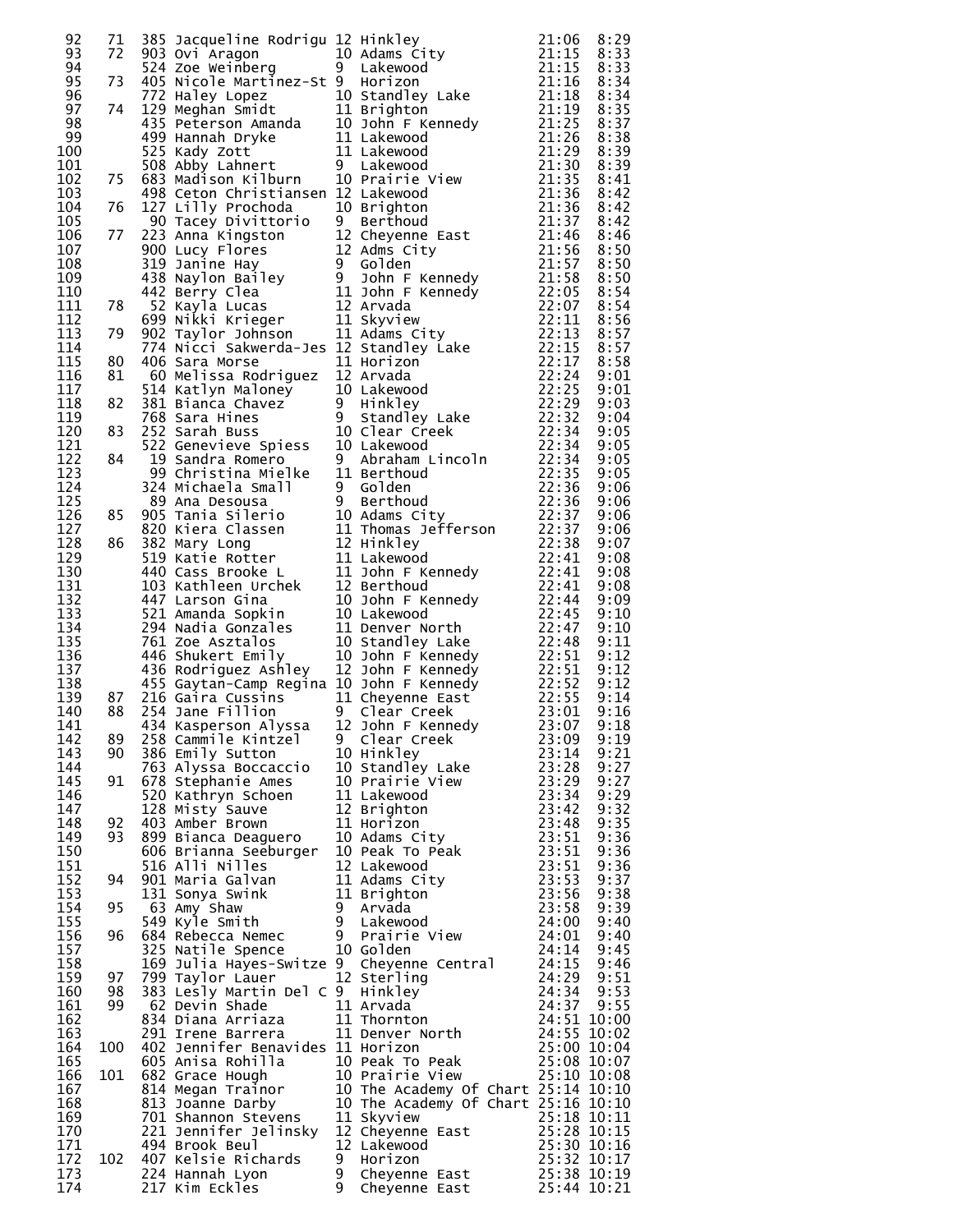| 175        |     | 767 Audie Hernandez                                                                                                                                                                                                                       |        | 10 Standley Lake                                                                                                                                                                                                                   | 25:44 10:22                |
|------------|-----|-------------------------------------------------------------------------------------------------------------------------------------------------------------------------------------------------------------------------------------------|--------|------------------------------------------------------------------------------------------------------------------------------------------------------------------------------------------------------------------------------------|----------------------------|
| 176        |     | 168 Nicole Flores                                                                                                                                                                                                                         |        | 10 Cheyenne Central<br>10 Arvada<br>9 Hinkley<br>9 Cheyenne East                                                                                                                                                                   | 25:53 10:25                |
| 177        |     | 48 Kelly Lehnerz                                                                                                                                                                                                                          |        |                                                                                                                                                                                                                                    | 25:56 10:26                |
| 178        | 103 | 384 Diana Rivera                                                                                                                                                                                                                          |        |                                                                                                                                                                                                                                    | 26:14 10:34                |
| 179        |     | 219 Mary Freeman                                                                                                                                                                                                                          |        |                                                                                                                                                                                                                                    | 26:24 10:37                |
| 180        |     | 7 Alexandra Delrio                                                                                                                                                                                                                        | 9      | Abraham Lincoln                                                                                                                                                                                                                    | 26:37 10:43                |
| 181        |     | 53 Alisiana Medina                                                                                                                                                                                                                        |        | 11 Arvada                                                                                                                                                                                                                          | 27:08 10:55                |
| 182        |     | 61 Maryana Sawaged                                                                                                                                                                                                                        |        | 10 Arvada                                                                                                                                                                                                                          | 27:09 10:56                |
| 183        | 104 | 801 Danielle Schroeder 11 Sterling                                                                                                                                                                                                        |        |                                                                                                                                                                                                                                    | 27:15 10:58                |
| 184        |     | 179 Macenzie Simonson                                                                                                                                                                                                                     | 9      | Arvada<br>Sterling<br>Cheyenne Central                                                                                                                                                                                             | 27:17 10:59                |
| 185        | 105 | 404 Jayme Gregory                                                                                                                                                                                                                         | 9      | Horizon                                                                                                                                                                                                                            | 27:24 11:02                |
| 186        |     | 8 Genesis Escobar                                                                                                                                                                                                                         | 9      | Abraham Lincoln                                                                                                                                                                                                                    | 27:32 11:05                |
| 187        |     | 123 Kayley McMurray                                                                                                                                                                                                                       |        | 11 Brighton                                                                                                                                                                                                                        | 27:33 11:05                |
| 188<br>189 |     | 819 Morgan Brady                                                                                                                                                                                                                          |        | 10 Thomas Jefferson                                                                                                                                                                                                                | 27:33 11:06<br>27:48 11:11 |
| 190        |     | 17 Savānna Ortēga<br>54 Josie Miles                                                                                                                                                                                                       | 9<br>9 | Abraham Lincoln<br>Arvada                                                                                                                                                                                                          | 27:53 11:13                |
| 191        |     | 56 Sandra Nunez                                                                                                                                                                                                                           |        | 12 Arvada                                                                                                                                                                                                                          | 28:01 11:16                |
| 192        |     | 44 Kathryn Fitzsimmon 9                                                                                                                                                                                                                   |        | Arvada                                                                                                                                                                                                                             | 28:17 11:23                |
| 193        |     | 10 Avrion Gonzalez                                                                                                                                                                                                                        | 9      |                                                                                                                                                                                                                                    | 28:18 11:23                |
| 194        |     | 12 Monica Herrera                                                                                                                                                                                                                         | 9      | Abraham Lincoln<br>Abraham Lincoln                                                                                                                                                                                                 | 28:20 11:24                |
| 195        |     |                                                                                                                                                                                                                                           | 9      | John F Kennedy                                                                                                                                                                                                                     | 28:31 11:29                |
| 196        |     | 451 Gallegos Lenore<br>14 Leah Martinez<br>14 Leah Martinez                                                                                                                                                                               |        | 9 John F Kennedy<br>9 Abraham Lincoln<br>9 Arvada                                                                                                                                                                                  | 28:36 11:31                |
| 197        |     |                                                                                                                                                                                                                                           |        |                                                                                                                                                                                                                                    | 29:09 11:44                |
| 198        |     | 45 Samantha Freeny<br>518 Katie Rohwer 11 Lakewood<br>649 Karina Lopez 11 Arvada<br>55 Angelica Moreno 12 Arvada<br>800 Kali-Morie Plumbri 10 Sterling                                                                                    |        | 45 Samantha Freeny<br>518 Katie Rohwer        11 Lakewood<br>49 Karina Lopez      11 Arvada<br>55 Angelica Moreno    12 Arvada<br>300 Kali-Morie Plumbri 10 Sterling<br>3 Sandra Aispuro      12 Abraham Lincoln<br>51 Renee Lopez | 29:22 11:49                |
| 199        |     |                                                                                                                                                                                                                                           |        |                                                                                                                                                                                                                                    | 29:59 12:04                |
| 200        |     |                                                                                                                                                                                                                                           |        |                                                                                                                                                                                                                                    | 30:02 12:05                |
| 201        | 106 |                                                                                                                                                                                                                                           |        |                                                                                                                                                                                                                                    | 30:33 12:18                |
| 202        |     |                                                                                                                                                                                                                                           |        |                                                                                                                                                                                                                                    | 30:36 12:19                |
| 203        |     |                                                                                                                                                                                                                                           |        |                                                                                                                                                                                                                                    | 31:06 12:31                |
| 204        |     |                                                                                                                                                                                                                                           |        |                                                                                                                                                                                                                                    | 32:12 12:58                |
| 205        |     | 908 Nadiya Vakhrusheva 12 Arvada                                                                                                                                                                                                          |        |                                                                                                                                                                                                                                    | 32:14 12:58                |
| 206        |     |                                                                                                                                                                                                                                           |        |                                                                                                                                                                                                                                    | 32:15 12:59                |
| 207        |     | 822 Amanda Koziol                                                                                                                                                                                                                         |        |                                                                                                                                                                                                                                    | 32:16 12:59                |
| 208        |     | 42 Stephanie Brasher 10 Arvada                                                                                                                                                                                                            |        |                                                                                                                                                                                                                                    | 32:17 13:00                |
| 209        |     | 50 Nely Lopez                                                                                                                                                                                                                             |        | 12 Arvada                                                                                                                                                                                                                          | 32:23 13:02                |
| 210        |     | 50 Nely Lopez<br>11 Esther Gonzalez<br>432 Perez Alexandria<br>907 Steph Padilla                                                                                                                                                          |        | 9 Abraham Lincoln                                                                                                                                                                                                                  | 33:29 13:28                |
| 211        |     |                                                                                                                                                                                                                                           | 9      | John F Kennedy<br>Arvada<br>Arvada                                                                                                                                                                                                 | 33:39 13:33                |
| 212        |     |                                                                                                                                                                                                                                           |        | 11 Arvada                                                                                                                                                                                                                          | 36:26 14:40                |
| 213        |     | 43 Kayla Conklin                                                                                                                                                                                                                          |        | 9 Arvada                                                                                                                                                                                                                           | 36:29 14:41                |
| 214<br>215 |     |                                                                                                                                                                                                                                           |        |                                                                                                                                                                                                                                    | 36:30 14:41                |
| 216        |     |                                                                                                                                                                                                                                           |        |                                                                                                                                                                                                                                    | 37:38 15:09<br>39:45 16:00 |
| 217        |     |                                                                                                                                                                                                                                           |        |                                                                                                                                                                                                                                    | 39:46 16:00                |
| 218        |     |                                                                                                                                                                                                                                           |        |                                                                                                                                                                                                                                    | 40:24 16:16                |
| 219        |     | 10 Arvada<br>58 Alicia Quijada<br>58 Alicia Quijada<br>58 Alicia Quijada<br>50 Elexais Nuagyn<br>59 Amanda Quinn<br>59 Amanda Quinn<br>59 Amanda Quinn<br>59 Amanda Quinn<br>59 Amanda Quinn<br>50 Arvada<br>59 Amanda Quinn<br>50 Arvada |        |                                                                                                                                                                                                                                    | 40:25 16:16                |
|            |     |                                                                                                                                                                                                                                           |        |                                                                                                                                                                                                                                    |                            |

-------------------------------------------------------- 2010 HORIZON X-COUNTRY INVITE TEAM SCORES - MS BOYS -------------------------------------------------------- 1. St. Vincent De Paul

| 1. St. Vincent De Paul                                                                                |
|-------------------------------------------------------------------------------------------------------|
|                                                                                                       |
| John O'Hagan, Jack Davidson, Tommy Kail, Jack Neirynck, Scott Ayers,                                  |
| Mackenzie Tynan, Ricky Pruneda-Cast                                                                   |
| 2. Platte River Academy                                                                               |
| $5 \t6 \t8 \t9 \t10 \t(15) \t(17) = 38$                                                               |
| Gabe Krzywdzinski, Brian Grover, Christian Barber, Max Mills, Nick                                    |
| Caldwell, Kenny Bottom, Luke Bruns                                                                    |
| 3. Good Shepherd                                                                                      |
| $18$ 22 26 28 31 (33) (42) = 125                                                                      |
| Joey Libby, Brogan Hannon, Tom Coughlin, Brendan Boylan, Chet Roe, Ben                                |
| Moran, Jack Warta                                                                                     |
| 4. Clear Creek                                                                                        |
| $13$ 23 29 30 43 (44) (63) = 138                                                                      |
| Patrick Whitesel, Cj Monson, Peter Whitesel, Liam Mc Doughnere, Eric                                  |
| Van Geet, Bridger Cole, Col H                                                                         |
| 5. Challenge To Excellence                                                                            |
| 24 25 27 32 53<br>$= 161$                                                                             |
| Eric Urban, Augie Mustillo, Kegan Felder, Marcus Mustillo, Brian                                      |
| Morgans                                                                                               |
| 6. Most Precious Blood                                                                                |
| $11 \quad 16 \quad 37 \quad 45 \quad 57 \quad (58) \quad (62) = 166$                                  |
| John Axley, Ben Collings, Issac Vargas, Bruce Barnstable, Zach Nastri,<br>Quentin Morris, Ryan Mohler |
|                                                                                                       |
| 7. Brighton Middle<br>40  41  46  49  (50) $(60) = 195$<br>19                                         |
| Clayton Enriquez, Chase Addison, Gabe Orenstein, Moses Martinez, Bryan                                |
| Croft, Yuto West, Zach Ambrost                                                                        |
| 8. Colorado Academy                                                                                   |
| $38 \t39 \t48 \t54 \t(65) = 200$<br>21.                                                               |
| Justin Bassey, Michael Fuller, Glenn Swank, Harrison Chang, Brent                                     |
| Edwards, Jonathan Rockford                                                                            |
|                                                                                                       |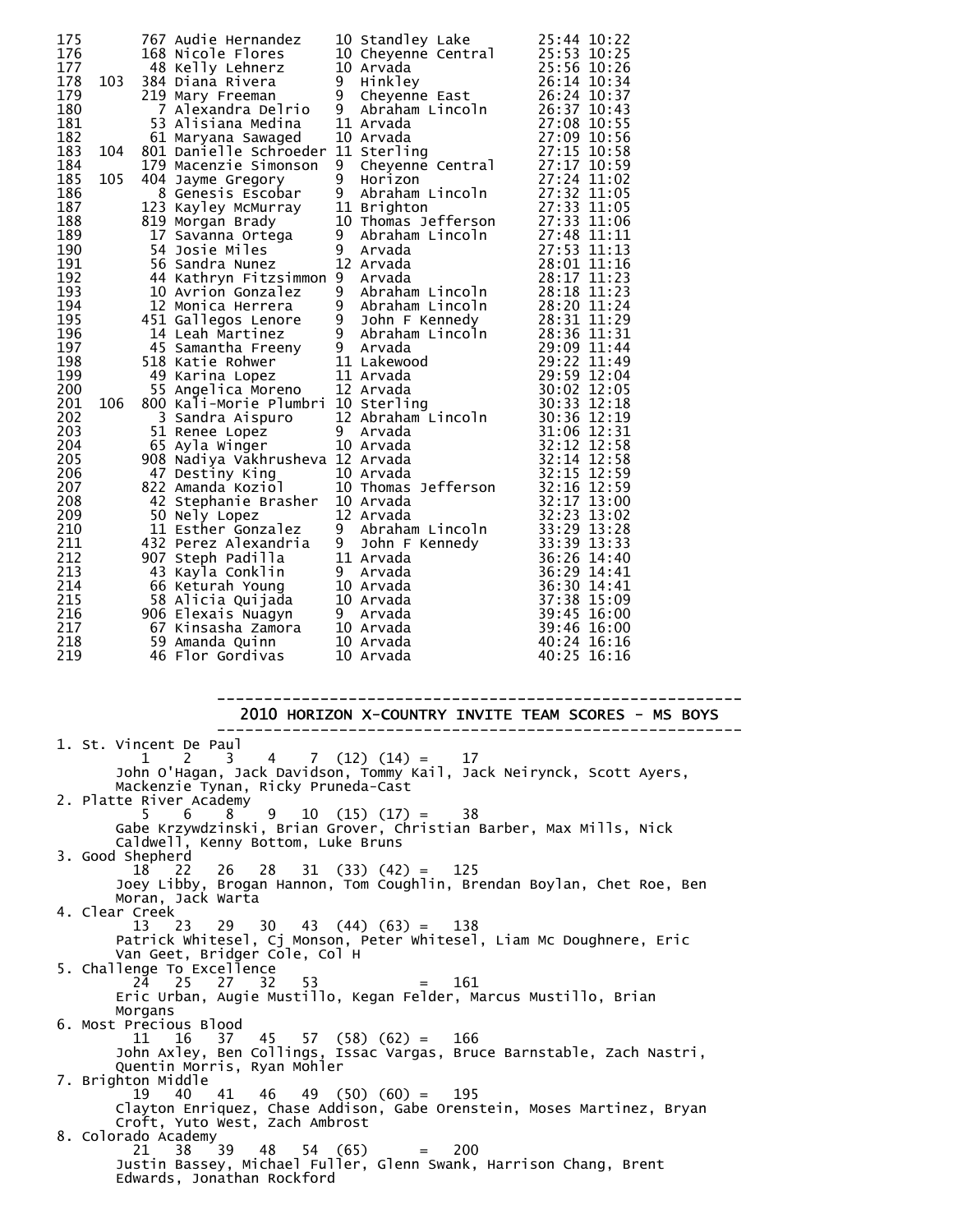9. Peak To Peak Middle<br>34 35 36 34 35 36 47 51 (61) (64) = 203 Adam Fitzsimmons, Anthony Alexander, Alex Mowery, Duncan Dunninger, Benjamin Deyoung, Grayson Brasier, Anthony Xue 10. Assumption Catholic 20 52 55 56 59 (66) (67) = 242 Morgan Biggart, Jackson Horan, Aldo Meraz, Daoud Francis, Byung Kim, Ben Anderson, Patrick Femiak

# Middle School Boys Individual Results

| Place TmPl No. |          | Name                                       |        | Gr School                                         | Time           | Pace         |
|----------------|----------|--------------------------------------------|--------|---------------------------------------------------|----------------|--------------|
| ===== ====     |          |                                            |        |                                                   |                |              |
| 1              | 1        | 751 John O'Hagan                           |        | St. Vincent De Paul                               | 9:40           | 6:13         |
|                | 2<br>3   | 743 Jack Davidson                          |        | St. Vincent De Paul                               | 10:02          | 6:28         |
|                | 4        | 747 Tommy Kail<br>749 Jack Neirynck        |        | St. Vincent De Paul<br>St. Vincent De Paul        | 10:09<br>10:09 | 6:32<br>6:32 |
| 23456          | 5        | 672 Gabe Krzywdzinski                      | 8      | Platte River Academy 10:10                        |                | 6:33         |
|                | 6        | 667 Brian Grover                           | 8      | Platte River Academy 10:20                        |                | 6:39         |
| $\overline{7}$ | 7        | 742 Scott Ayers                            |        | St. Vincent De Paul                               | 10:24          | 6:42         |
| 8              | 8        | 661 Christian Barber                       | 7      | Platte River Academy 10:45                        |                | 6:56         |
| 9              | 9        | 673 Max Mills                              | 8      | Platte River Academy 10:52                        |                | 7:00         |
| 10             | 10       | 664 Nick Caldwell                          | 6      | Platte River Academy 10:54                        |                | 7:01         |
| 11             | 11       | 591 John Axley                             |        | Most Precious Blood                               | 10:56          | 7:02         |
| 12             | 12       | 760 Mackenzie Tynan                        |        | St. Vincent De Paul                               | 11:02          | 7:06         |
| 13             |          | 863 Arie Van Vuuren                        | 7      | Shining Mtn Waldorf                               | 11:05          | 7:08         |
| 14             | 13       | 886 Patrick Whitesel                       | 8      | Clear Creek                                       | 11:08          | 7:10         |
| 15<br>16       |          | 862 Garrett Johnston                       | 8      | Shining Mtn Waldorf                               | 11:20<br>11:24 | 7:18<br>7:21 |
| 17             | 14<br>15 | 754 Ricky Pruneda-Cast<br>662 Kenny Bottom | 8      | St. Vincent De Paul<br>Platte River Academy 11:33 |                | 7:26         |
| 18             | 16       | 594 Ben Collings                           |        | Most Precious Blood                               | 11:33          | 7:26         |
| 19             |          | 568 Jackson Skorvrinsk                     |        | Littleton Academy                                 | 11:34          | 7:27         |
| 20             |          | 758 Grayson Sollender                      |        | St. Vincent De Paul                               | 11:36          | 7:28         |
| 21             | 17       | 663 Luke Bruns                             | 8      | Platte River Academy 11:40                        |                | 7:31         |
| 22             |          | 755 Jake Quan                              |        | St. Vincent De Paul                               | 11:40          | 7:31         |
| 23             |          | 669 Nick Johns                             | 8      | Platte River Academy 11:44                        |                | 7:34         |
| 24             |          | 565 Caleb Loring                           |        | Littleton Academy                                 | 11:46          | 7:35         |
| 25             | 18       | 374 Joey Libby                             | 4      | Good Shepherd                                     | 11:49          | 7:37         |
| 26             |          | 860 Jonah Baca                             | 8<br>7 | Shining Mtn Waldorf                               | 11:51          | 7:38         |
| 27<br>28       | 19<br>20 | 877 Clayton Enriquez<br>79 Morgan Biggart  |        | Brighton Middle<br>Assumption Catholic            | 11:52<br>11:58 | 7:38<br>7:43 |
| 29             |          | 746 Sam Kail                               |        | St. Vincent De Paul                               | 12:03          | 7:46         |
| 30             |          | 748 Alex Mastro                            |        | St. Vincent De Paul                               | 12:05          | 7:47         |
| 31             | 21       | 283 Justin Bassey                          |        | Colorado Academy                                  | 12:08          | 7:49         |
| 32             |          | 861 Jacob Baca                             | 8      | Shining Mtn Waldorf                               | 12:08          | 7:49         |
| 33             | 22       | 371 Brogan Hannon                          | 7      | Good Shepherd                                     | 12:10          | 7:50         |
| 34             | 23       | 888 Cj Monson                              | 7      | Clear Creek                                       | 12:13          | 7:52         |
| 35             |          | 744 Tommy Hultzapple                       |        | St. Vincent De Paul                               | 12:14          | 7:53         |
| 36             | 24       | 161 Eric Urban                             | 6      | Challenge To Excelle 12:15                        |                | 7:53         |
| 37             | 25       | 159 Augie Mustillo                         | 8<br>8 | Challenge To Excelle 12:16                        |                | 7:54<br>7:54 |
| 38<br>39       | 26<br>27 | 370 Tom Coughlin<br>157 Kegan Felder       | 6      | Good Shepherd<br>Challenge To Excelle 12:22       | 12:16          | 7:58         |
| 40             | 28       | 369 Brendan Boylan                         | 7      | Good Shepherd                                     | 12:31          | 8:03         |
| 41             | 29       | 885 Peter Whitesel                         | 6      | Clear Creek                                       | 12:34          | 8:05         |
| 42             |          | 757 Charlie Smith                          |        | St. Vincent De Paul                               | 12:35          | 8:06         |
| 43             | 30       | 887 Liam Mc Doughnere                      | 8      | Clear Creek                                       | 12:38          | 8:08         |
| 44             |          | 753 Louis Orzolek                          |        | St. Vincent De Paul                               | 12:38          | 8:08         |
| 45             | 31       | 378 Chet Roe                               | 8      | Good Shepherd                                     | 12:44          | 8:12         |
| 46             | 32       | 160 Marcus Mustillo                        | 6      | Challenge To Excelle 12:45                        |                | 8:12         |
| 47<br>48       | 33       | 375 Ben Moran<br>639 Adam Fitzsimmons      | 7      | Good Shepherd<br>Peak To Peak Middle              | 12:47<br>12:57 | 8:14<br>8:20 |
| 49             | 34       | 745 James Joseph                           |        | St. Vincent De Paul                               | 12:57          | 8:21         |
| 50             | 35       | 632 Anthony Alexander                      | 8      | Peak To Peak Middle                               | 13:01          | 8:23         |
| 51             | 36       | 642 Alex Mowery                            | 7      | Peak To Peak Middle                               | 13:04          | 8:25         |
| 52             | 37       | 599 Issac Vargas                           |        | Most Precious Blood                               | 13:04          | 8:25         |
| 53             | 38       | 287 Michael Fuller                         |        | Colorado Academy                                  | 13:05          | 8:26         |
| 54             | 39       | 289 Glenn Swank                            |        | Colorado Academy                                  | 13:06          | 8:26         |
| 55             | 40       | 872 Chase Addison                          | 3      | Brighton Middle                                   | 13:12          | 8:30         |
| 56             | 41       | 866 Gabe Orenstein                         | 6      | Brighton Middle                                   | 13:13          | 8:31         |
| 57             | 42       | 380 Jack Warta                             | 6      | Good Shepherd                                     | 13:15          | 8:32         |
| 58<br>59       | 43<br>44 | 882 Eric Van Geet                          | 8<br>8 | Clear Creek<br>Clear Creek                        | 13:15<br>13:23 | 8:32<br>8:37 |
| 60             |          | 883 Bridger Cole<br>377 Davis Powell       | 6      | Good Shepherd                                     | 13:23          | 8:37         |
| 61             | 45       | 592 Bruce Barnstable                       |        | Most Precious Blood                               | 13:24          | 8:38         |
| 62             | 46       | 864 Moses Martinez                         | 8      | Brighton Middle                                   | 13:25          | 8:38         |
| 63             | 47       | 637 Duncan Dunninger                       | 6      | Peak To Peak Middle                               | 13:29          | 8:41         |
| 64             |          | 567 Trevor O'Connell                       |        | Littleton Academy                                 | 13:31          | 8:42         |
| 65             |          | 372 Geoff Kice                             | 8      | Good Shepherd                                     | 13:33          | 8:44         |
| 66             | 48       | 284 Harrison Chang                         |        | Colorado Academy                                  | 13:37          | 8:46         |
| 67             | 49       | 875 Bryan Croft                            | 4      | Brighton Middle                                   | 13:39          | 8:48         |
| 68             | 50       | 867 Yuto West                              | 3      | Brighton Middle                                   | 13:39          | 8:48         |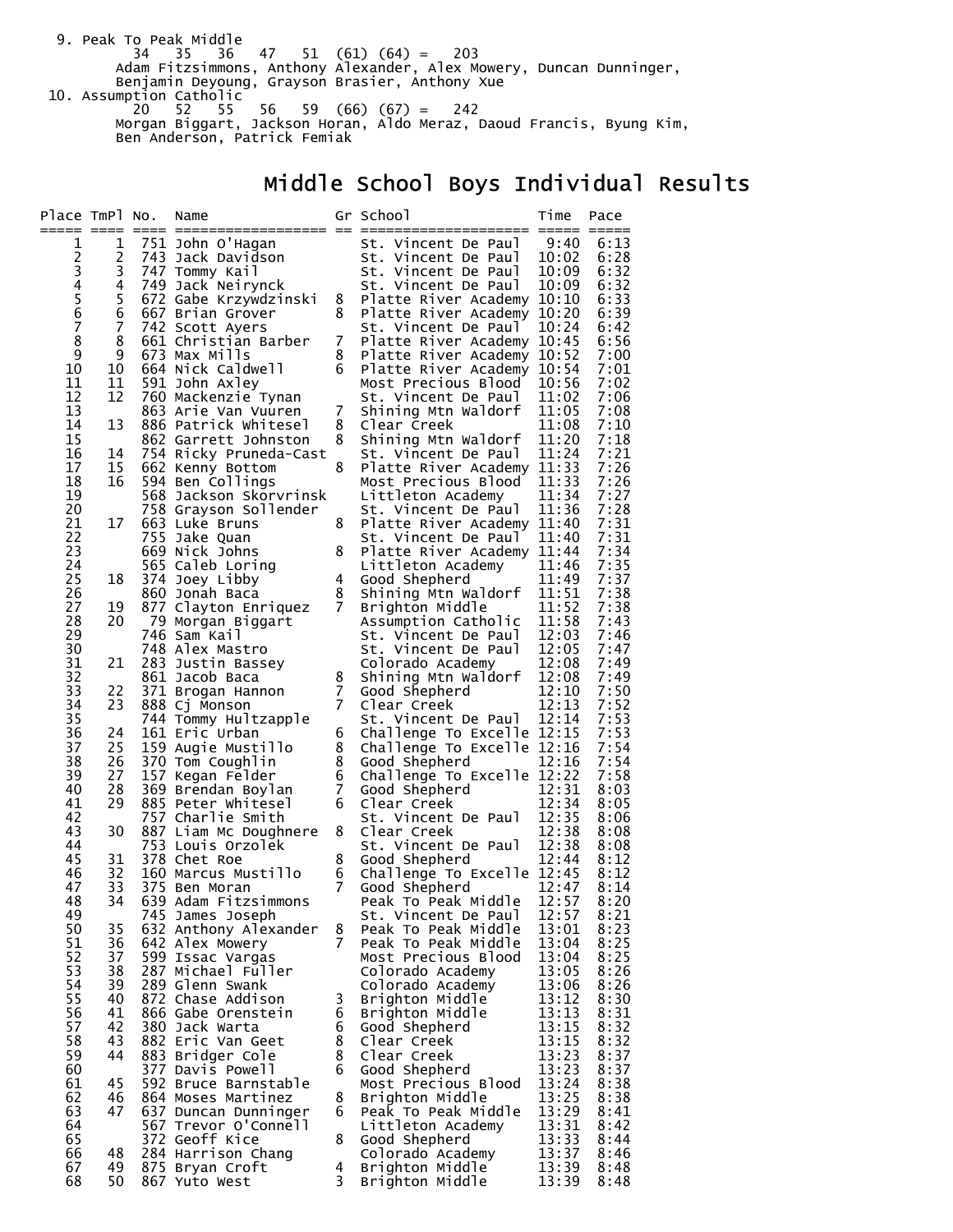| 69 | 51 |     | 634 Benjamin Deyoung  | 8  | Peak To Peak Middle              | 13:46       | 8:52  |
|----|----|-----|-----------------------|----|----------------------------------|-------------|-------|
| 70 | 52 |     | 880 Jackson Horan     | 5  | Assumption Catholic              | 13:48       | 8:53  |
| 71 |    |     | 750 Ethan Ogden       |    | St. Vincent De Paul              | 13:49       | 8:54  |
| 72 | 53 |     | 158 Brian Morgans     | 6  | Challenge To Excelle 13:54       |             | 8:57  |
| 73 |    |     | 376 Ian Navarro       | 7  | Good Shepherd                    | 13:56       | 8:58  |
| 74 | 54 |     | 286 Brent Edwards     |    | Colorado Academy                 | 14:01       | 9:01  |
| 75 | 55 |     | 84 Aldo Meraz         |    | Assumption Catholic              | 14:01       | 9:02  |
| 76 | 56 |     | 82 Daoud Francis      |    | Assumption Catholic              | 14:05       | 9:04  |
| 77 |    |     | 675 Eric Riggs        | 6  | Platte River Academy 14:11       |             | 9:08  |
| 78 |    |     | 759 Joe Tynan         |    | St. Vincent De Paul              | 14:12       | 9:09  |
| 79 | 57 |     | 597 Zach Nastri       |    | Most Precious Blood              | 14:15       | 9:11  |
| 80 | 58 |     | 596 Quentin Morris    |    | Most Precious Blood              | 14:19       | 9:13  |
| 81 | 59 |     | 879 Byung Kim         | 8  | Assumption Catholic              | 14:19       | 9:13  |
| 82 | 60 |     | 870 Zach Ambrost      | 4  | Brighton Middle                  | 14:37       | 9:25  |
| 83 | 61 |     | 633 Grayson Brasier   | 8  | Peak To Peak Middle              | 14:43       | 9:28  |
| 84 |    |     | 676 Dane Vanderleest  | 6  | Platte River Academy 14:46       |             | 9:30  |
| 85 |    |     | 379 Nicolas Seby      | 7  | Good Shepherd                    | 14:50       | 9:33  |
| 86 | 62 |     | 595 Ryan Mohler       |    | Most Precious Blood              | 15:14       | 9:48  |
| 87 |    |     | 666 Lucas Goodiel     | 6  | Platte River Academy 15:52 10:13 |             |       |
| 88 | 63 |     | 884 Col H             | 6  | Clear Creek                      | 15:58 10:17 |       |
| 89 |    |     | 677 Joe Wagner        | 6  | Platte River Academy 16:03 10:20 |             |       |
| 90 | 64 |     | 646 Anthony Xue       | 8  | Peak To Peak Middle              | 16:07 10:23 |       |
| 91 | 65 | 288 | Jonathan Rockford     |    | Colorado Academy                 | 16:36 10:41 |       |
| 92 |    |     | 865 Nicholas Martinez | 5. | Brighton Middle                  | 16:36 10:41 |       |
| 93 |    |     | 566 Ethan Merrill     |    | Littleton Academy                | 16:53 10:52 |       |
| 94 | 66 |     | 78 Ben Anderson       |    | Assumption Catholic              | 16:56 10:54 |       |
| 95 |    |     | 671 Jacob Kaze        | 6  | Platte River Academy 16:57 10:55 |             |       |
| 96 | 67 | 81  | Patrick Femiak        |    | Assumption Catholic              | 17:03       | 10:59 |
| 97 |    |     | 87 Ashton Starcher    |    | Assumption Catholic              | 17:31 11:16 |       |
| 98 |    |     | 635 Karl Doertenbach  | 7  | Peak To Peak Middle              | 17:57 11:34 |       |
| 99 |    |     | 85 Alex Porter        |    | Assumption Catholic              | 18:20 11:48 |       |

#### -------------------------------------------------------- 2010 HORIZON X-COUNTRY INVITE TEAM SCORES - MS GIRLS --------------------------------------------------------

 1. Platte River Academy 3 5 6 11 19 (29) (34) = 44 Lauren Shubin, Kamryn Hart, Katie Desch, Holland Schellhase, Lexi Golden, Paige Crellin, Maddie Rourke 2. Colorado Academy 4 8 10 12 22 (32) (51) = 56 Gabriella Annest, Emmy Baer, Sammy Little, Anna Gallagher, Taylor Gohl, Olivia Morley, Halle Gerash 3. St. Vincent De Paul 7 14 15 17 18 (24) (28) = 71 Maggie O'Hagan, Molly Bedard, Molly Lucas, Kathryn Gerken, Catherine Hegarty, Emma Capra, Katie Maxfield 4. Peak To Peak Middle<br>12 13 1 2 13 31 57 (58) (59) = 104 Kara Skattum, Dallas Frisbie, Alice Oveson, Katey Meehan, Laurel Hale, Whitney Brasier, Sophie Lehman 5. Most Precious Blood  $39 \quad (40) \quad (46) = 152$  Alexandrea Maerz, Gabriella Lorance, Olivia Chavez, Sarah Deline, Ali Timlin, Summer Hepp, Jasmine Lucero 6. Good Shepherd 16 33 36 41 42 (43) (44) = 168 Emma O'Brien, Kate Libby, Eleni Soulis, Natalie Vermeyen, Kassidy Hogan, Taylor Fetter, Hailee Boyle 7. Brighton Middle 20 35 38 48 49 (56) = 190 Becky Swink, Emily Biner, Aby Smidt, Gianna Santoro, Elizabeth Santoro, Tori Ratliff 8. Littleton Academy<br>9 25 45 9 25 45 61 62 = 202 Kaylie Breslin, Annika Reuter, Sydney Lackey, Katie Kume, Sarah McEntire 9. Challenge To Excellence 21 47 50 52 53 (54) (55) = 223 Katie Lewis, Ashley Pinto, Emily Wodward, Kayla Kopp, Kaelin Slevi, Ali Wicheal, Madi Wicheal 10. Assumption Catholic 30 60 63 64 65 (66) (67) = 282 Katie Honomichl, Trinity Gallegos, Victoria Chavez, Shae Sarconi, Josie Archuleta, Chris Honomichl, Maddie Biggart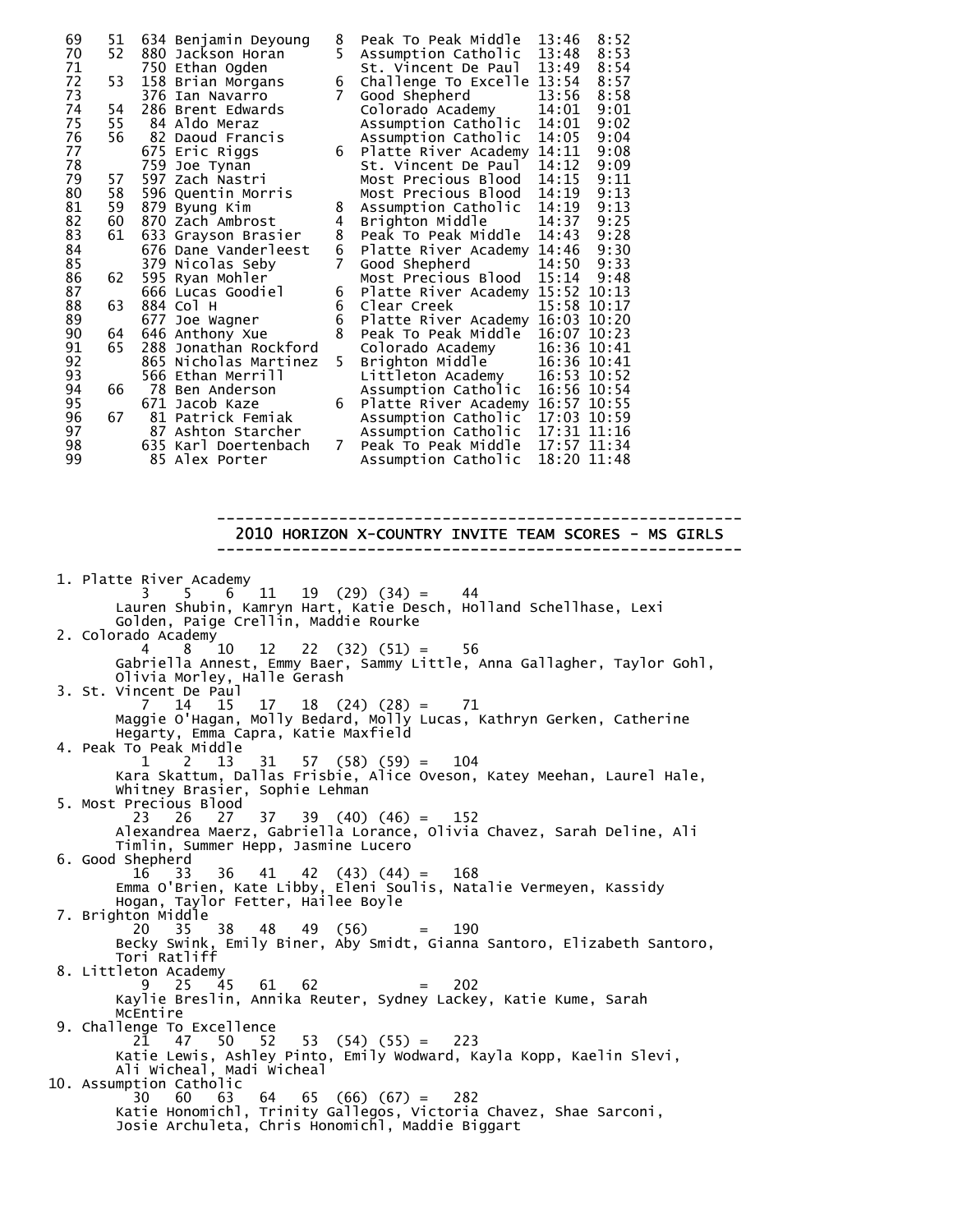# Middle School Girls Individual Results

| Place TmPl No. |          | Name                                           |                | Gr School                                                | Time           | Pace         |
|----------------|----------|------------------------------------------------|----------------|----------------------------------------------------------|----------------|--------------|
| 1              | 1        | 631 Kara Skattum                               | $\overline{7}$ | Peak To Peak Middle                                      | 10:39          | 6:52         |
| $\overline{c}$ | 2        | 623 Dallas Frisbie                             | 8              | Peak To Peak Middle                                      | 10:48          | 6:57         |
|                | 3<br>4   | 659 Lauren Shubin<br>276 Gabriella Annest      | 8              | Platte River Academy 10:48<br>Colorado Academy           | 11:07          | 6:58<br>7:09 |
| 34567          | 5        | 653 Kamryn Hart                                | 7              | Platte River Academy 11:07                               |                | 7:10         |
|                | 6        | 650 Katie Desch                                | 8              | Platte River Academy 11:32                               |                | 7:26         |
| 8              | 7<br>8   | 738 Maggie O'Hagan                             |                | St. Vincent De Paul<br>Colorado Academy                  | 11:53          | 7:39<br>7:45 |
| 9              | 9        | 277 Emmy Baer<br>552 Kaylie Breslin            |                | Littleton Academy                                        | 12:02<br>12:03 | 7:46         |
| 10             | 10       | 281 Sammy Little                               |                | Colorado Academy                                         | 12:07          | 7:48         |
| 11             |          | 889 Hayden Hutcherson                          | 8              | Clear Creek                                              | 12:12          | 7:51         |
| 12<br>13       | 11<br>12 | 657 Holland Schellhase 8<br>278 Anna Gallagher |                | Platte River Academy 12:13<br>Colorado Academy           | 12:20          | 7:52<br>7:56 |
| 14             | 13       | 629 Alice Oveson                               | $\overline{7}$ | Peak To Peak Middle                                      | 12:23          | 7:59         |
| 15             | 14       | 722 Molly Bedard                               |                | St. Vincent De Paul                                      | 12:25          | 7:59         |
| 16<br>17       | 15<br>16 | 736 Molly Lucas<br>361 Emma O'Brien            | 6              | St. Vincent De Paul<br>Good Shepherd                     | 12:36<br>12:40 | 8:07<br>8:09 |
| 18             | 17       | 732 Kathryn Gerken                             |                | St. Vincent De Paul                                      | 12:42          | 8:11         |
| 19             | 18       | 733 Catherine Hegarty                          |                | St. Vincent De Paul                                      | 12:45          | 8:12         |
| 20<br>21       | 19<br>20 | 651 Lexi Golden<br>876 Becky Swink             | 7<br>6         | Platte River Academy 12:46<br>Brighton Middle            | 12:51          | 8:14<br>8:16 |
| 22             | 21       | 151 Katie Lewis                                | 8              | Challenge To Excelle 12:59                               |                | 8:22         |
| 23             | 22       | 280 Taylor Gohl                                |                | Colorado Academy                                         | 13:01          | 8:23         |
| 24             | 23       | 583 Alexandrea Maerz                           |                | Most Precious Blood                                      | 13:02          | 8:23         |
| 25<br>26       | 24<br>25 | 724 Emma Capra<br>561 Annika Reuter            |                | St. Vincent De Paul<br>Littleton Academy                 | 13:06<br>13:08 | 8:26<br>8:27 |
| 27             | 26       | 581 Gabriella Lorance                          |                | Most Precious Blood                                      | 13:09          | 8:28         |
| 28             | 27       | 570 Olivia Chavez                              |                | Most Precious Blood                                      | 13:11          | 8:29         |
| 29<br>30       | 28<br>29 | 737 Katie Maxfield<br>649 Paige Crellin        | $\overline{7}$ | St. Vincent De Paul<br>Platte River Academy 13:14        | 13:13          | 8:31<br>8:31 |
| 31             | 30       | 72 Katie Honomichl                             |                | Assumption Catholic                                      | 13:29          | 8:41         |
| 32             | 31       | 628 Katey Meehan                               | 7              | Peak To Peak Middle                                      | 13:32          | 8:43         |
| 33<br>34       | 32<br>33 | 282 Olivia Morley<br>360 Kate Libby            | 6              | Colorado Academy                                         | 13:38<br>13:39 | 8:47<br>8:48 |
| 35             | 34       | 655 Maddie Rourke                              | 8              | Good Shepherd<br>Platte River Academy 13:41              |                | 8:49         |
| 36             |          | 729 Kate Espinola                              |                | St. Vincent De Paul 13:50                                |                | 8:54         |
| 37<br>38       | 35<br>36 | 868 Emily Biner<br>364 Eleni Soulis            | 5<br>7         | Brighton Middle                                          | 13:51<br>13:52 | 8:55<br>8:56 |
| 39             | 37       | 573 Sarah Deline                               |                | Good Shepherd<br>Most Precious Blood                     | 13:54          | 8:57         |
| 40             |          | 654 Sydney Ostdiek                             | 8              | Platte River Academy 13:55                               |                | 8:58         |
| 41             | 38       | 871 Aby Smidt                                  | 8              | Brighton Middle                                          | 13:56          | 8:58         |
| 42<br>43       |          | 660 Kennady Simpson<br>648 Maddie Cox          | 8<br>8         | Platte River Academy 13:57<br>Platte River Academy 13:57 |                | 8:59<br>8:59 |
| 44             |          | 890 Brianna Thompson                           | $\overline{7}$ | Clear Creek                                              | 13:58          | 8:59         |
| 45             | 39       | 590 Ali Timlin                                 |                | Most Precious Blood                                      | 14:00          | 9:01         |
| 46<br>47       | 40       | 735 Lauren Kerkhoff<br>578 Summer Hepp         |                | St. Vincent De Paul<br>Most Precious Blood               | 14:04<br>14:05 | 9:03<br>9:04 |
| 48             | 41       | 366 Natalie Vermeyen                           |                | 8 Good Shepherd                                          | 14:05          | 9:04         |
| 49             | 42       | 359 Kassidy Hogan                              | 6              | Good Shepherd                                            | 14:06          | 9:05         |
| 50<br>51       | 43       | 730 Alden Finholm<br>356 Taylor Fetter         | 8              | St. Vincent De Paul<br>Good Shepherd                     | 14:09<br>14:11 | 9:07<br>9:08 |
| 52             | 44       | 353 Hailee Boyle                               | 8              | Good Shepherd                                            | 14:11          | 9:08         |
| 53             |          | 728 Katie Ernst                                |                | St. Vincent De Paul                                      | 14:14          | 9:10         |
| 54<br>55       | 45       | 557 Sydney Lackey<br>652 Bethany Hansard       | 8              | Littleton Academy<br>Platte River Academy                | 14:17<br>14:21 | 9:12<br>9:15 |
| 56             |          | 740 Maggie Tynan                               |                | St. Vincent De Paul                                      | 14:22          | 9:15         |
| 57             | 46       | 582 Jasmine Lucero                             |                | Most Precious Blood                                      | 14:23          | 9:16         |
| 58<br>59       | 47       | 358 Kate Golinvaux<br>152 Ashley Pinto         | 6<br>8         | Good Shepherd<br>Challenge To Excelle 14:25              | 14:23          | 9:16<br>9:17 |
| 60             |          | 575 Albeck Elise                               |                | Most Precious Blood                                      | 14:25          | 9:17         |
| 61             |          | 586 Lexi Mitchell                              |                | Most Precious Blood                                      | 14:30          | 9:20         |
| 62<br>63       | 48       | 656 Chloe Schellhase<br>873 Gianna Santoro     | 7<br>3         | Platte River Academy 14:39<br>Brighton Middle            | 14:45          | 9:26<br>9:30 |
| 64             |          | 723 Sophia Berry                               |                | St. Vincent De Paul                                      | 14:53          | 9:35         |
| 65             | 49       | 874 Elizabeth Santoro                          | 3              | Brighton Middle                                          | 14:53          | 9:35         |
| 66             | 50       | 156 Emily Wodward                              | 8              | Challenge To Excelle 14:54                               |                | 9:36         |
| 67<br>68       | 51       | 279 Halle Gerash<br>571 Kate Clawson           |                | Colorado Academy<br>Most Precious Blood                  | 14:59<br>15:03 | 9:39<br>9:42 |
| 69             |          | 363 Revann Sirokman                            | 7              | Good Shepherd                                            | 15:05          | 9:43         |
| 70             |          | 585 Johanna Mennona                            |                | Most Precious Blood                                      | 15:06          | 9:43         |
| 71<br>72       | 52<br>53 | 150 Kayla Kopp<br>153 Kaelin Slevi             | 8<br>6         | Challenge To Excelle 15:09<br>Challenge To Excelle 15:11 |                | 9:46<br>9:47 |
| 73             |          | 647 Karlei Costigan                            | 6              | Platte River Academy 15:16                               |                | 9:50         |
| 74             | 54       | 154 Ali wicheal                                | 6              | Challenge To Excelle 15:16                               |                | 9:50         |
| 75<br>76       | 55<br>56 | 155 Madi Wicheal<br>869 Tori Ratliff           | 8<br>8         | Challenge To Excelle 15:21<br>Brighton Middle            | 15:24          | 9:53<br>9:55 |
| 77             |          | 357 Erin Geissler                              | 7              | Good Shepherd                                            | 15:26          | 9:56         |
| 78             |          | 812 Bridget Trainor                            | 8              | The Academy                                              | 15:27          | 9:57         |